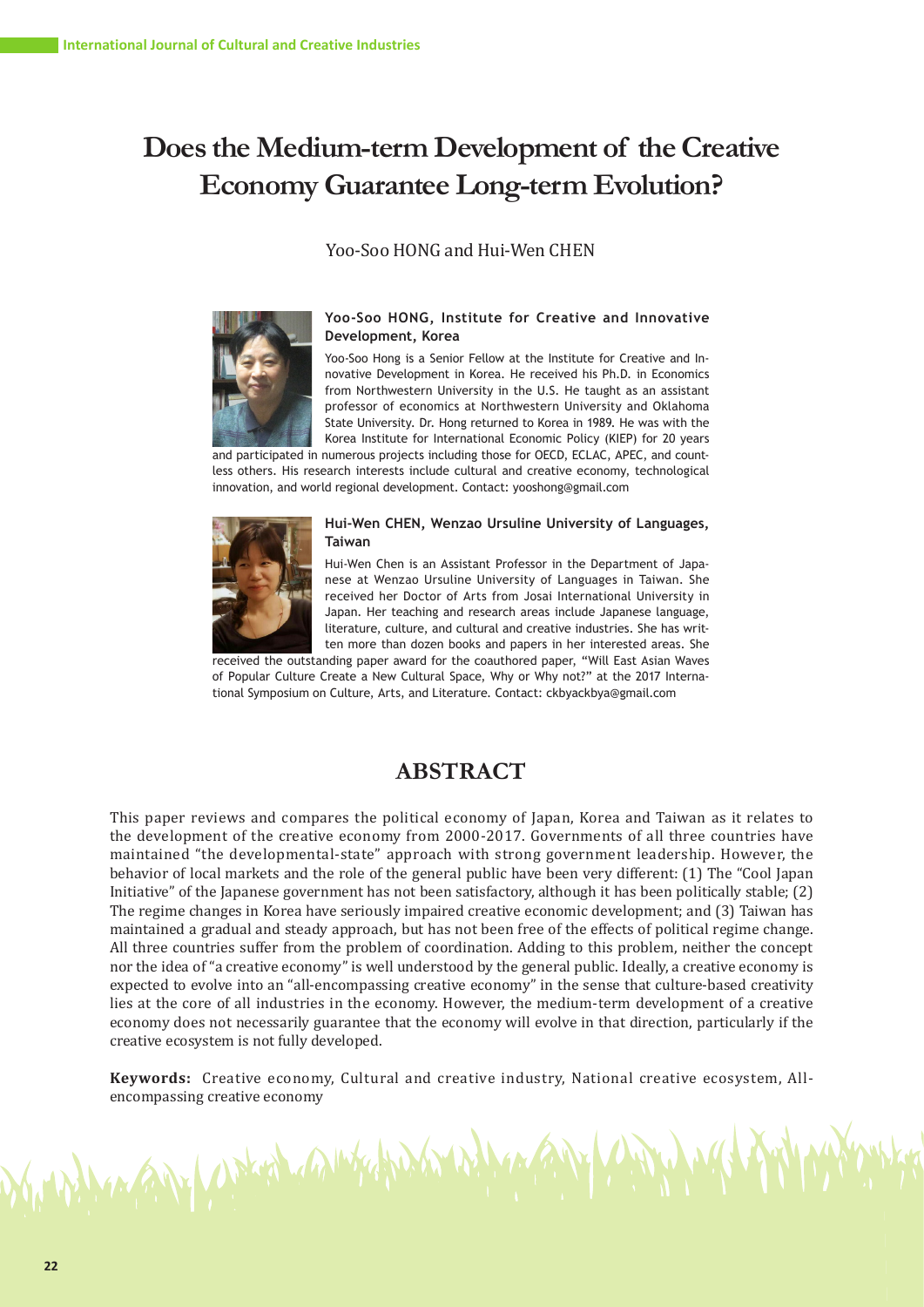#### **1. INTRODUCTION**

The recent emergence of the new economy first started as the cultural economy with the cultural industries in the West. Then it gradually developed into the "Creative Economy" with the creative industries. The UK initiated this transition in 1997-1998 with the new concept and strategy of promoting creative industries, which then spread all over the world. The creative economy with creative industries has since become one of the most dynamic economic drivers in the modern world. Although creative economies differ among countries, cities, communities, and regions with different emphases and contexts, cultural industries and creative industries have grown to be central players in many countries.

In this paper, we comparatively review the political economy of Japan, South Korea (hereafter, "Korea") and Taiwan, in developing a creative economy. Japan, Korea and Taiwan are located in Northeast Asia and have been successful in economic development and democratization. Politically, they have diverse range of relationships, depending on the concerned issues and interests. In GDP and population, Japan is the leader, followed by Korea, and Taiwan, but in GDP per capita at purchasing power parity<sup>1</sup>, the order is Taiwan, Japan and Korea (IMF, 2016).

The purpose of this review is to understand the process of a creative economy's development in these countries to date, to derive useful implications for the future. Although these three countries started the development of creative industries with similar motivations at similar times, their initial endowments and conditions were different, and their strategies and methods have diverged. These differences contain an array of implications, not only for the future of these countries, but also for other concerned countries.

The framework of this paper is the political economy approach, which is a branch of economics

1

focusing on the economic and political interactions between the government, market, and the general public. This research combines a review of the literature with empirical and statistical verification to support its comparative analyses. Because the concept of the cultural economy and the creative economy vary by country, institution, and scholar, and have evolved over time, we begin with the clarification of the concepts we adopted for the empirical review. The main period for review and comparison covers 2000-2017. The period for the long-term prospects is not precisely defined, but approximately covers 2018- 2050.

# **2. CONCEPTUAL DEVELOPMENT**

# **2.1 The Cultural Industry and the Creative Economy**

Since the mid-1990s, the concepts of cultural industries and cultural economy have respectively shifted towards the creative industries and the creative economy. The UK first introduced the concept of developing "creative industries" as a national agenda and made it a great success. However, many countries prefer to use the concept and term "cultural and creative industries", because many cultural industries overlap with the creative industries. UNESCO's definition of cultural and creative industries emphasizes not only the industrially made products of human creativity, but also the entire productive chain and specific functions of each sector bringing these creations to the public (UNESCO/UNDP, 2013, pp. 19-22).

According to Howkins (2001), the term "creative economy" refers to the socio-economic potential of activities that trade with creativity, knowledge, and information. In the core of the creative economy are industries that lie at the crossroads of arts, culture, business, and technology. UNC-TAD (2008, 2010) views the creative economy as an evolving concept based on creative assets potentially generating income, job creation and export earnings, while promoting social inclu-

 Purchasing power parity is an Economics concept that exchange rates between currencies should be based on their relative purchasing power in their domestic markets for a fixed basket of goods and services. Thus, GDP per capita at purchasing power parity measures the average GDP per person in a country reflecting the country's relative price level. If a country's general price level is lower than another country, the country's relative GDP per capita is higher than the nominal GDP per capita case.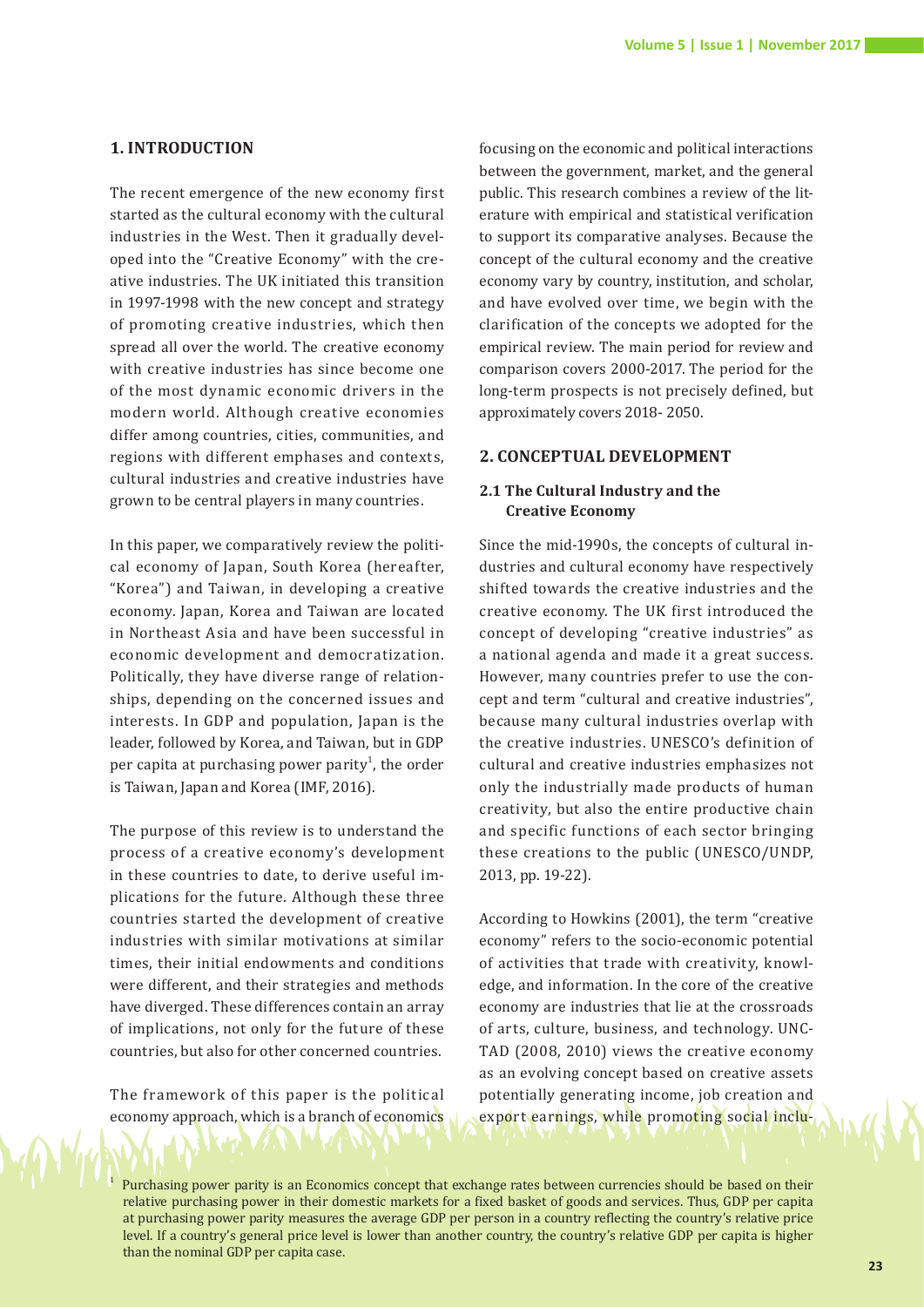sion, cultural diversity, human development, and economic growth.

Although the classification of creative industries is not exactly the same among countries, major creative industries are almost the same regardless of their classification method. Whenever we use the term the *creative economy* or the *creative industries* in this paper, it always includes the *cultural economy* and the *cultural industries*. In other words, we use the term to mean both *cultural and creative economy* and the *cultural and creative industries*.

# **2.2 Culture-based Creativity and the Allencompassing Creative Economy**

Why is culture the main and most important source of creativity? Creativity involves the ability to connect ideas, senses, and emotions. Creativity raises a question and involves pondering, considering an approach, which may even be radical, before finding a solution. This nature of creativity makes the main source of creativity involve both art and culture. Culture-based creativity creates cultural, economic, and social innovation. By definition, without creativity, there is no innovation.

An increasing number of scholar contend that the cultural economy or the creative economy should transform the entire economy and act as ever greater engines of society as time goes on. For example, O'Connor and Gibson (2014) argue that the role of culture should affect the entire economy and society. Although the role of culture has been emphasized, Potts (2012) asserts that culturebased creativity should transform creative industries and the entire economy in terms of the national creative system, which is an evolution of the national innovation system. To stamp the idea of transforming the entire economy, we call this kind of economy the "All-encompassing creative economy": the economy in which **culture-based creativity** is the core driver of all industries and economic systems.

an what any

UNESCO/UNDP (2013, p. 20) acknowledges that contemporary thinking about economic development has shifted towards a multidisciplinary model dealing with the interface between economics, culture, and technology, and centered on the predominance of services and creative content. It also recognizes that there are holistic views of the creative economy that take in the complex interactions between culture, economics and technology.

#### **2.3 Creative Ecosystems**

The concept of an ecosystem used in social science originated from or refers to the biological ecosystem. The concept of the creative ecosystem is the same. An ecosystem is a systemic entity within an environment. It has a structure and operation receiving inputs and generating outputs. Many components are inter-connected and interact. In the case of a social ecosystem, this inter-connection is largely conducted by networking. Scholars such as Hearn et al. (2007), have argued that the development of the creative economy can be encouraged most effectively through the development of creative ecosystems.

The concept of a creative ecosystem and practical issues for its application in the context of developing countries have been well documented by Bakalli (2015). The report emphasizes that the "creative ecosystem" approach is the most comprehensive approach and that it is more than the "creative cluster" approach alone. "An enabling and conducive environment" is essential to successful creative industries. That is, by having effective support at all levels, the public and the private sector, education sectors, the community and people should be well networked. "Such an enabling environment ensures the sustainability and durability of the creative ecosystem and streams from the systematic coordination of all relevant actors."

A regeneration or revitalization of a region can be precipitated by creative ecosystems. Revitalization involves a specific geographic area such as a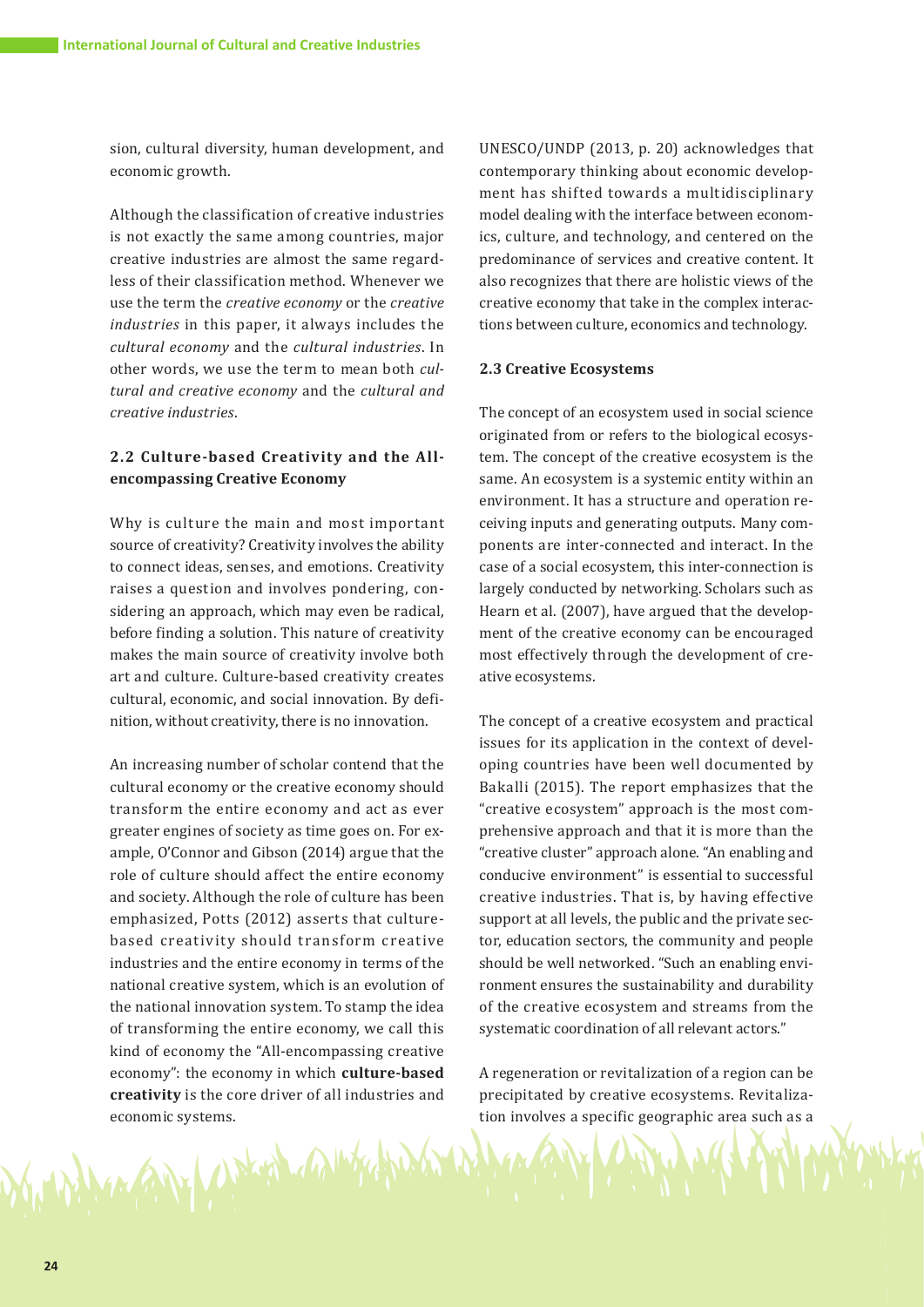community or town, and encompasses economic, social, cultural and environmental dimensions. Communities have their own territory, culture and history, which affect the life of the residents. When a community or a region faces challenges such as stagnation or degeneration, they may vote for the revitalization of their community. Then people as a whole, and community workers in particular, look at a range of activities and interventions, which leads to public sector involvement. Art and cultural interventions can be a facilitator of the revitalization. Thus, a creative ecosystem approach emerges.

The key players for the development of a creative ecosystem consist of: enterprises and entrepreneurs, private sector business organizations, education and training institutions, volunteer community organizations, and local and government agencies. The sustainability and synergy effects are the most important factors in a successful ecosystem.

# **3. THE ROLE OF THE GOVERNMENT FOR DEVELOPING THE CREATIVE ECONOMY**

#### **3.1 Japan**

Japan has been a technological and economic world power for over a century. Although Japan was defeated in World War II, it became a cultural and industrial leader in Asia from the 1960s to the 1980s. The development of cultural industries in Japan has a history of almost a century since the "Meiji Restoration" of 1868. However, the economic downturns in the 1990s weakened its cultural and creative industrial competitiveness.

As the Japanese economy contracted in the 1990s, it became increasingly clear that Japan needed another way to stimulate growth. Since the late 1990s, the Ministry of Economy, Trade and Industry (METI) has targeted the content industry (including movies, music, game software, animation, and so on) as a promising industry, and has been preparing policies for their promotion.

In response to the problems, the Japanese government and society increased their efforts to resume competitiveness in cultural and creative industries. The strategy for this, prepared and lead by the government, is called the "Cool Japan Initiative" (here, we use the word, initiative and strategy interchangeably as a common noun). The Initiative's primary goal was to make Japan's cultural industries a driver of economic growth and job creation. The Initiative was formally launched in 2010 with the establishment of the Creative Industries Promotion Office headed by the Minister in charge of the Cool Japan Initiative. The Office was composed of nine regular members and 34 guest speakers from across a spectrum of industries and professions.

The second Abe government strengthened the Cool Japan strategy to transform the appeal of Japanese culture and lifestyle into added value, and to create new growth industries (METI,  $2012$ <sup>2</sup>. The definition and covered areas of cultural and creative industries in Japan<sup>3</sup> are similar to other countries, but interestingly, Japan distinguishes those industries based on service categories such as music, dramas and films from those based on manufacturing such as fashion designing, crafts, toy, furniture, and jewelry. According to the "Intellectual Property Strategic Program 2011", the target of Cool Japan "encompasses everything from games, manga, anime, and other forms of content, fashion, commercial products, Japanese cuisine, and traditional culture to robots, eco-friendly technologies, and other high-tech industrial products." This is a much broader concept than that of the strategy actually implemented.

The initial policies and initiatives were based on the Proposal by the Cool Japan Advisory Council in 2011. The Council put together private sector project models and government cross-cutting initiatives, based on five perspectives on deepening and enhancing the Cool Japan Initiative as follows:

- Most of the review of the Cool Japan strategy in this section is based on the archives of the METI homepage and closely related supplementary documents.
- Japan uses the simpler term, the creative industry, instead of the cultural and creative industry. Japan seldom uses the term, creative economy.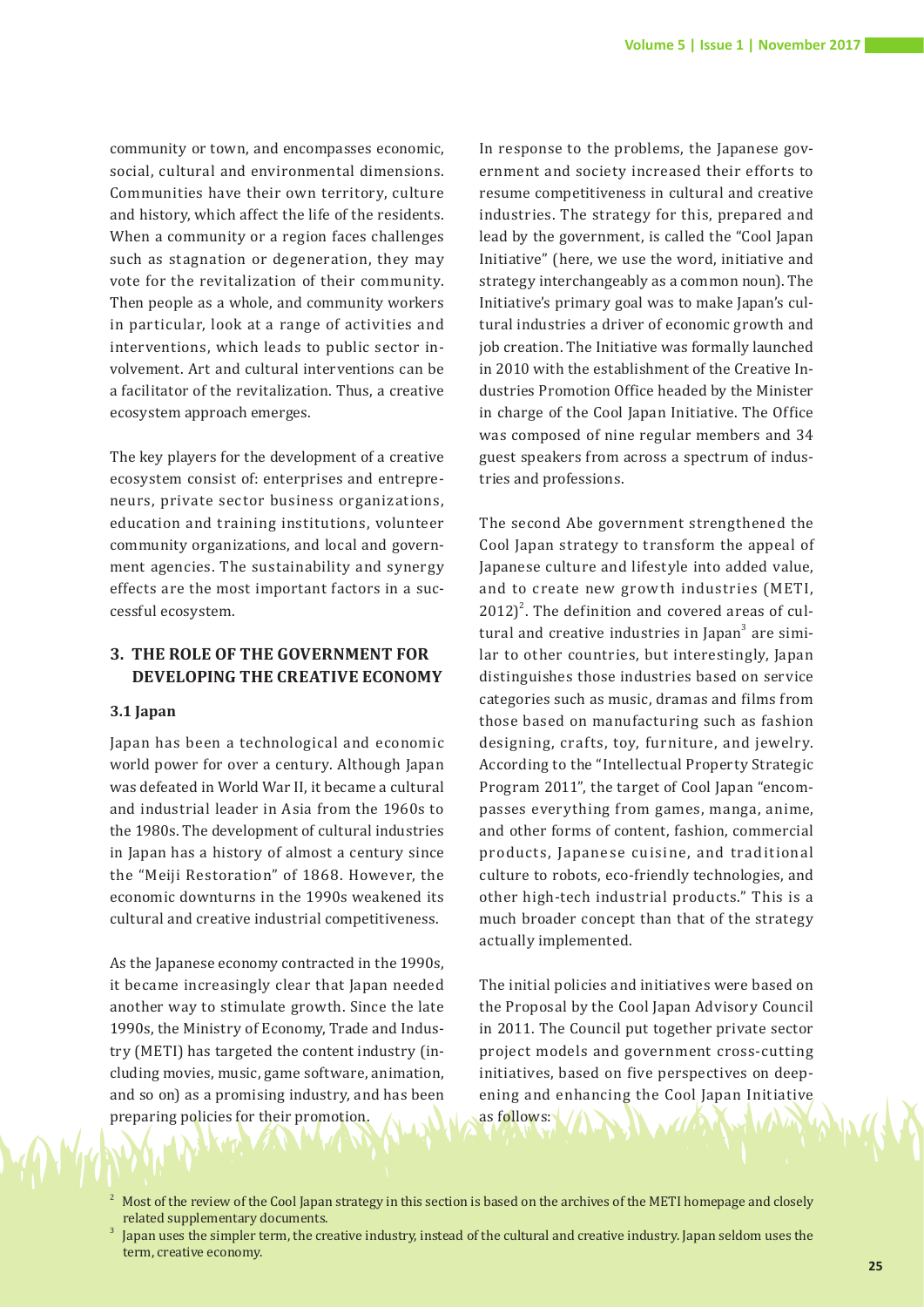- (1) Connecting diverse initiatives laterally through the perspective of design
- (2) Bringing policies and businesses together
- (3) Constructing a human resources hub
- (4) Incorporating the views of non-Japanese
- (5) Enhancing regional attractions

The METI promotes overseas advancement of an internationally appreciated Cool Japan brand, cultivation of creative industries, promotion of these industries in Japan and abroad, and other related initiatives from cross-industry and crossgovernment standpoints. Its "Government Cross-Cutting Initiatives Action Plan" includes: creating a public-private partnership platform to organize joint public-private projects; government branches work together to assist private-sector initiatives aimed at constructing hubs that bring together people and information from many fields and disseminates information; creation of networks of ambassadors composed of non-Japanese Japan fans.

The Cool Japan strategy prioritizes the country's creative sectors as drivers of the national economy with an ambitious target. According to METI projections, the world market for cultural goods would be worth JPY 900 trillion (roughly US\$9 trillion) in 2020, the year of Tokyo Olympics. The Cool Japan Strategy aimed to capture JPY 8-11 trillion (US\$80-110 billion), or 9-12% share of the world market. This implies a five-fold increase in cultural exports by 2020. In addition, the initiative also has the political aim of bolstering Japan's national image in Asia in particular, and in the world in general.

The Cool Japan Strategy Promotion Council was formed in 2015 with the participation of members from the private sector for the Cool Japan Strategy's Public-Private Partnership Initiative. The idea is that private-sector businesses are the prime actors in moving Cool Japan efforts forward, whereas the government's role is to support forward-looking private-sector businesses. By this

UN KHA 4

division of roles, businesses would produce new attractive goods and services targeted under Cool Japan and traditional Japanese attractions were expected to be invigorated through competition and renewal. However, the public-private partnership lead by the government has been criticized for being one-sided, different from expectations.

The Cool Japan Initiative is reminiscent of the "developmental state" of Japan in the 1950s and 60s. In that political economic system, the private sector was rigidly guided by a top-down approach from bureaucratic government elites. For example, by 2014, the Creative Industries Promotion Office had launched or supported the following projects:

- (1) Establishment of the "Japan Channel," for overseas broadcast of programs on Japanese animation, entertainment, culture, and lifestyle
- (2) CoFesta, Japan's largest comprehensive contents festival and overseas Japanese pop culture festivals and expos
- (3) The 100 Tokyo website, which promotes tourism in Tokyo by highlighting the city's creative and pop culture attractions
- (4) Events to promote collaboration among companies, creators, and designers in developing products for overseas markets

The core mechanism of the Cool Japan Initiative is the Cool Japan Fund Corporation (Cool Japan Fund, Inc.) which was established by the government in in November 2013 with the plan to invest about the equivalent US\$1 billion over several years to increase exports of creative products. With an initial investment of JPY 30 billion (US\$300 million) from the government and JPY 7.5 billion (US\$75 million) from 15 private sector firms, the Fund was projected to grow to JPY 90 billion. METI expected the fund to generate annual returns of 7- 9%, which turned out to be unrealistic. There has long been criticism that the METI bureaucrats do not know how to guide the allocation of the fund. Like other plans and initiatives in Japan, the Cool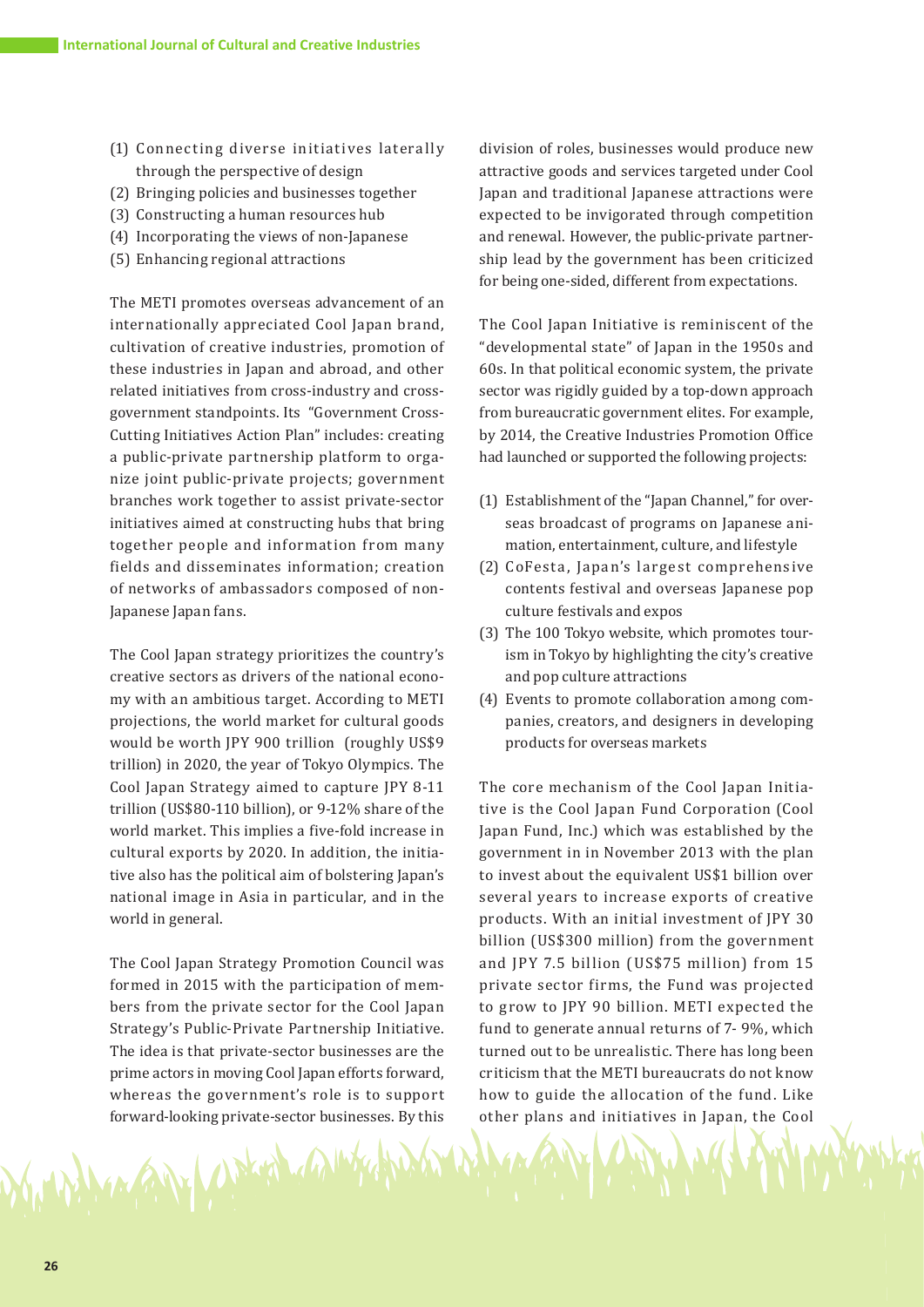Japan Initiative has been slowly and gradually implemented. The implementation framework was a typical Japanese public-private partnership. It emphasized the collaboration between the government and private companies.

#### **3.2 Korea**

It may be safe to say that Korea's genuine creative economic development started with "Hallyu"4 (also known as the "Korean Wave"). The main difference between *Hallyu* and Cool Japan is that in Korea it first started with the private sector's initiative of popular culture and later the government became involved through less formal publicprivate partnerships than Japan. Similar to Japan, the cultural industry's development process in Korea has been gradual except for the drastic approach led by the Park Geun-Hye government from 2013.

When Korea was hit by the 1997 Asian financial crisis, the new government of Kim Dae-Jung (1998-2003) realized that the past industrialization strategy based on manufacturing, technological innovations, and large enterprises, had serious limitations and problems moving forward. It became imperative for Korea to find other alternatives to its economic growth model, not only to help overall growth and trade, but to mitigate risks from unexpected crises. The path to changing this policy and mindset first involved the cultural industry and strengthening the Ministry of Culture by changing it to the Ministry of Culture and Tourism. In addition to the immediate liberalization and opening up of the cultural sector to Japan for free imports, the enactment of the Cultural Industry Promotion Law, together with the "Five-Year Plan for Cultural Industry Development" (1999) followed.

In the middle of 2001, the Ministry of Culture and Tourism published a report called "Contents Korea Vision 21", which was based on the Five-Year Plan. This report introduced a new concept of "cultural contents industries" that involves a new version of

the cultural industries for the digital age. For this purpose, the Korea Culture and Content Agency (KOCCA) was established in August 2001. Under the Kim government, culture technology became one of the six growth-driving technologies, including information and communication technology (ICT), bio technology and Nano technology which the government decided to promote intensively. The Roh Moo-Hyun government (2003-2008) introduced the "Creative Korea" agenda in 2004, but it was seen as overly ambitious since it covered almost every cultural dimension, making its operational scheme hard to elaborate.

For the last 20 years, Korea has been transforming itself from a manufacturing power house to a soft power house, especially led by *Hallyu*. For the purpose of this paper, the important fact is that Hallyu was not initially a result of any government initiative such as the Cool Japan Initiative, but rather emerged spontaneously by the collective efforts of the private sector to gain regional footing. Only after the private-sector initiated Hallyu reached a sustained momentum, did the government start to support.

Entering the  $21<sup>st</sup>$  century, the Korean government has emphasized the importance of advancing cultural content for national economic development. The Lee Myung-Bak government (2008-2013) shifted its focus to creativity in conjunction with content, and policymakers have used the term "creative contents industry" since 2009 instead of the term "cultural industry". The Lee government advanced the content industry as a new driving engine for the national economy. The government also increased investment in cultural technology and cultural infrastructure.

The emphasis on content advancement or the awakening of the role of content in cultural and creative industry is an interesting and meaningful feature of the Korean approach. Focus was placed on cultural technologies and quality content, which ultimately lead to Korea's creative economy

<sup>4</sup> Hallyu or the Korean Wave is the term for the sudden popularity of Korean popular culture outside of Korea in the form of television dramas, films, popular music, and so on. According to the Korean pronunciation and Chinese pronunciation, it is called *Hallyu* ( 한류 ) or *Hanliu* ( 韓流 , 韩流 ), respectively.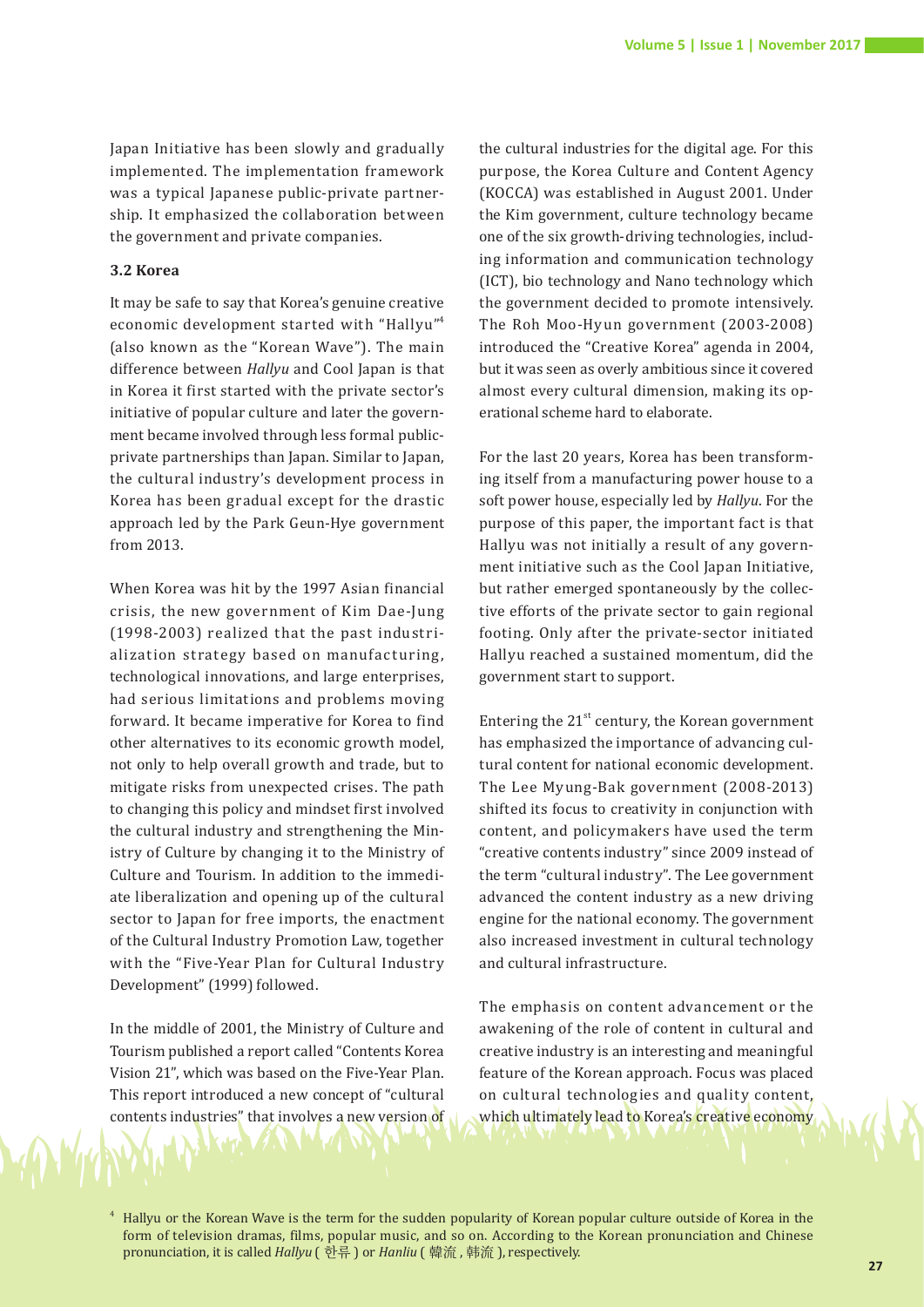and the emergence of Hallyu. The success of Hallyu was in part due to these strategies, and it convinced the government to further expand upon these key strategies. The Lee government was probably the most active government in establishing the basis of the Korean creative economy.

The review so far confirms that the Korean government also followed its previous "developmental state" approach and a typical public and private partnership for the development of cultural and creative industries. However, the private sector has been far more active in Korea than Japan. Eventually, Korean bureaucrats monitored the private sector's activities closely and knew the supports needed for the cultural and creative industries better than the Japanese bureaucrats. One of the reasons for this is that the domestic market of Korea was so small that Korean industries had to explore international markets from the earliest period.

However, this advancement may have had an inadvertent setback with the recent Park Geun-Hye government (2013-2017). The Park Geun-Hye government proposed the Creative Economy as the core national agenda to revitalize the economy, viewing creativity and innovation as the key driving forces for the nation's future growth. The "Creative Economy Action Plan" and "Measures to Establish a Creative Economic Ecosystem" (hereafter, the Creative Economy Agenda) were formulated in 2013. The Action Plan became the basic guideline for the strategy and policies to follow. The core of the Action Plan consists of 3 Goals, 6 Strategies, and 24 Tasks (Ministry of Strategy and Finance, 2013).

From the beginning, the Creative Economy Agenda created great confusion and criticism, regardless of its intention and aim. The concept of the creative economy and the role of the government were not clear and did not follow the mainstream concept of the cultural and creative industries used in UK, EU, Japan, and Taiwan. Rather, it appears that the creative economy concept of the Park Geun-Hye government is almost the same as that of the innovation economy, even though the word, "creative" is used. In the Creative Economy Agenda, there is not even a mention of Hallyu or the role of the Ministry of Culture, Travel, and Sports (MCTS). In fact, the ministry in charge of the Agenda was not MCTS, but the Ministry of Science, ICT, and Future Planning (MSCIP), which had a new name but was basically a newly restructured Ministry of Science and Technology, with functions transferred from the former Ministry of Telecommunication.

According to the Agenda, strengthening the innovation capacity of science and technology was regarded as the foundation for the Creative Economy. Pioneering next-generation markets by strengthening ICT innovation capacity was especially emphasized. Thus, in the plan, creativity and innovation are combined as cause and effect. In short, the aim of the Korean creative economy was to strengthen the innovation economy with creativity. However, at present, almost all actions for the creative economy are on the verge of being scrapped by the new government, starting in 2017.

# **3.3 Taiwan**

In Taiwan, the Council of Cultural Affairs proposed "Cultural Industrialization, Industrial Culturalization" in 1995. The National Culture and Arts Foundation was established in 1996. The "Cultural and Creative Industries Development Plan" was adopted in 2002, as one of the most important plans among the "Challenge 2008: Key Plans for National Development" (Lin, 2011). When the Taiwan government included cultural and creative industries among the "emerging industries" announced in 2009, it was the first time that these industries came to be known to the public in Taiwan.

In the same year, a national development plan named "Creative Taiwan" was formed<sup>5</sup>. The plan aimed at developing cultural and creative industries for the period from 2009 to 2013 focusing on five major strategic areas such as:

5 The introduction to the Creative Taiwan plan is referred to UK Trade & Investment's report, "Creative Industries – Taiwan" (2010).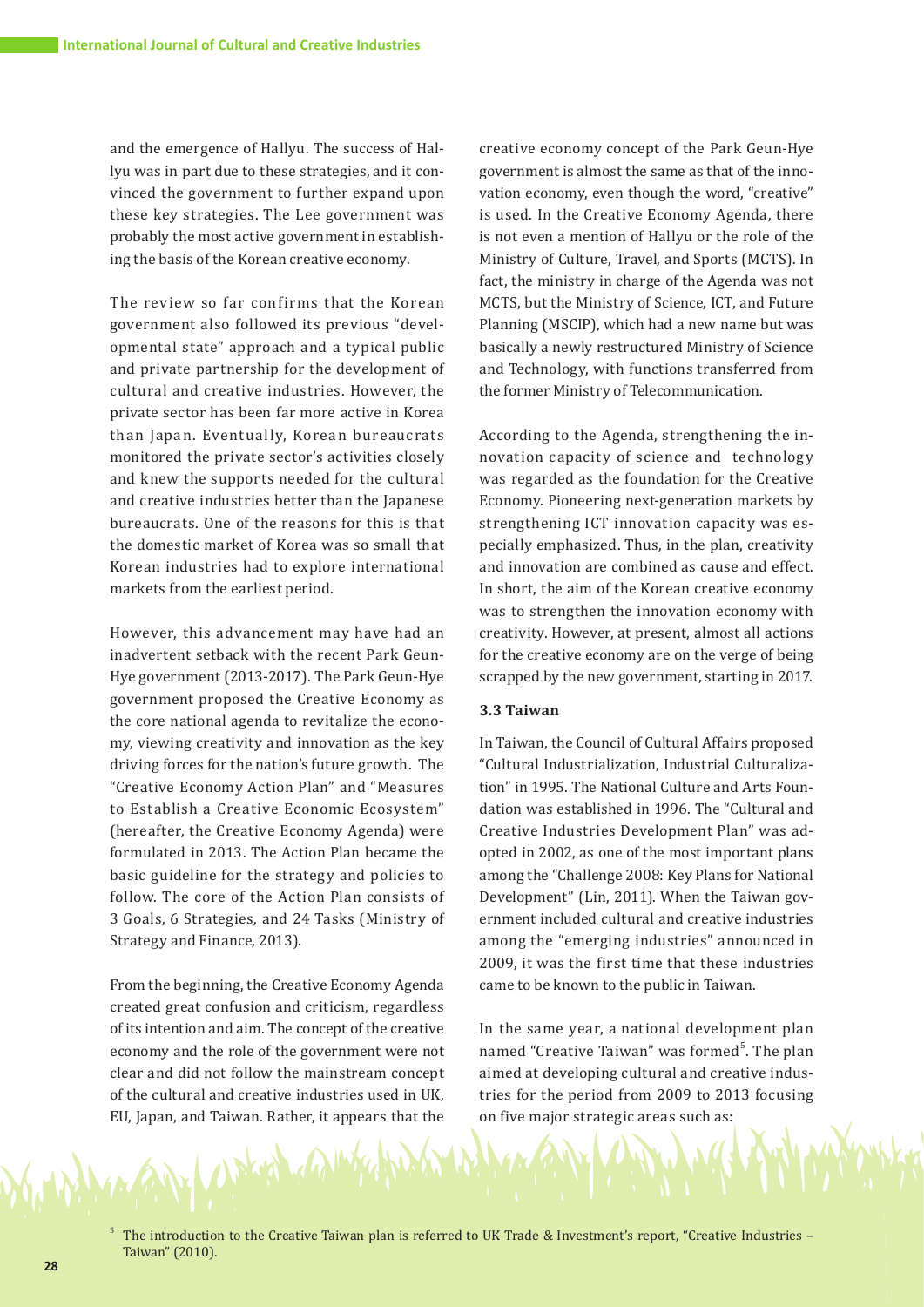- (1) Strengthening multiple investment and providing awarding subsidies
- (2) Business counselling and promoting crosssector integration and R&D
- (3) Promoting market brands in Taiwan and developing domestic and overseas markets
- (4) Human resource training and matching mechanism
- (5) Cluster effects

The first Cultural and Creative Industries Development Policy was legislated in 2010. The "Law for Development of the Cultural and Creative Industry" promulgated in 2010 defined the industry as one that "originates from creativity or cultural accumulation, with the potential of using intellectual properties to create wealth and job openings, on top of enhancing the aesthetic level of local people and improving their living environment." The law designated 15 specific subsectors as cultural and creative industries.

To help cultural and creative businesses with management, finances, and intellectual property development, the Ministry of Culture  $(MOC)^6$ has a guidance and support program that offers free business management training and individual consultations. These measures are to assist businesses with a view to helping them overcome difficulties, especially in the start-up phase. The MOC also works with universities and enterprises to establish incubation centers that offer consultation and assistance on software, hardware, services, technologies, expertise and funding. To help Taiwan's cultural and creative entrepreneurs expand to the global market, the MOC has three strategies: setting up the "Fresh Taiwan" pavilion at international cultural and creative exhibits to promote the country's image; subsidizing individual businesses to participate in global exhibitions; and facilitating international business matching by organizing exhibitions.

Starting in 2010, the MOC organized and launched the Taiwan International Cultural and Creative

Industry Expo (TICCIE). The MOC focuses on the main objectives of the Expo, provides cultural creative merchandise, services trade platforms, and bridges the gaps between production, sales and distribution. In addition, it continues to convey the Taiwanese cultural creative industries transformation trends and values to the national public as well as internationally in order to increase the overall industry competition on a world stage.

Many municipal governments have established cultural and creative parks as outlets for local cultural creativity. The Pier-2 Art Center (established in 2001), the Huashan Creative Park (2005), and the Songshan Cultural and Creative Park (2012) are just a few examples. Another line of development is the program promoted by Taiwan External Trade Development Council (TAITRA) recently, which aims for domestic food industry sales and distribution channels to hold Taiwan Food Festivals and Taiwan Food Zones to build a positive image for Taiwanese goods for consumers worldwide. There have been many programs and activities through various public-private partnerships in Taiwan for numerous initiatives and programs for developing cultural and creative economies.

However, different from the hard and active drive for the cultural and creative industry development so far, it seems that the new government in Taiwan inaugurated in 2016 lowered the expectations about these industries. The National Development Council (NDC) dropped the cultural and creative industries from its key industries for the 2017-2020 plan (NDC, 2016). Instead, "the government has prepared a series of development programs for promoting the "five plus two" industries, including green energy technology, the development of an Asian Silicon Valley, biomedicine, intelligent machinery, national defense, and aerospace, plus the development of a new agricultural paradigm and a circular economy" (Chen & Huang, 2017). "The new industrial policies tend

<sup>6</sup> Previously known as the Council of Cultural Affairs (1981-2012). The council was upgraded to Ministry of Culture on 20 May 2012 as part of the governmental reorganization to put together all agencies across government responsible for cultural issues under one organization.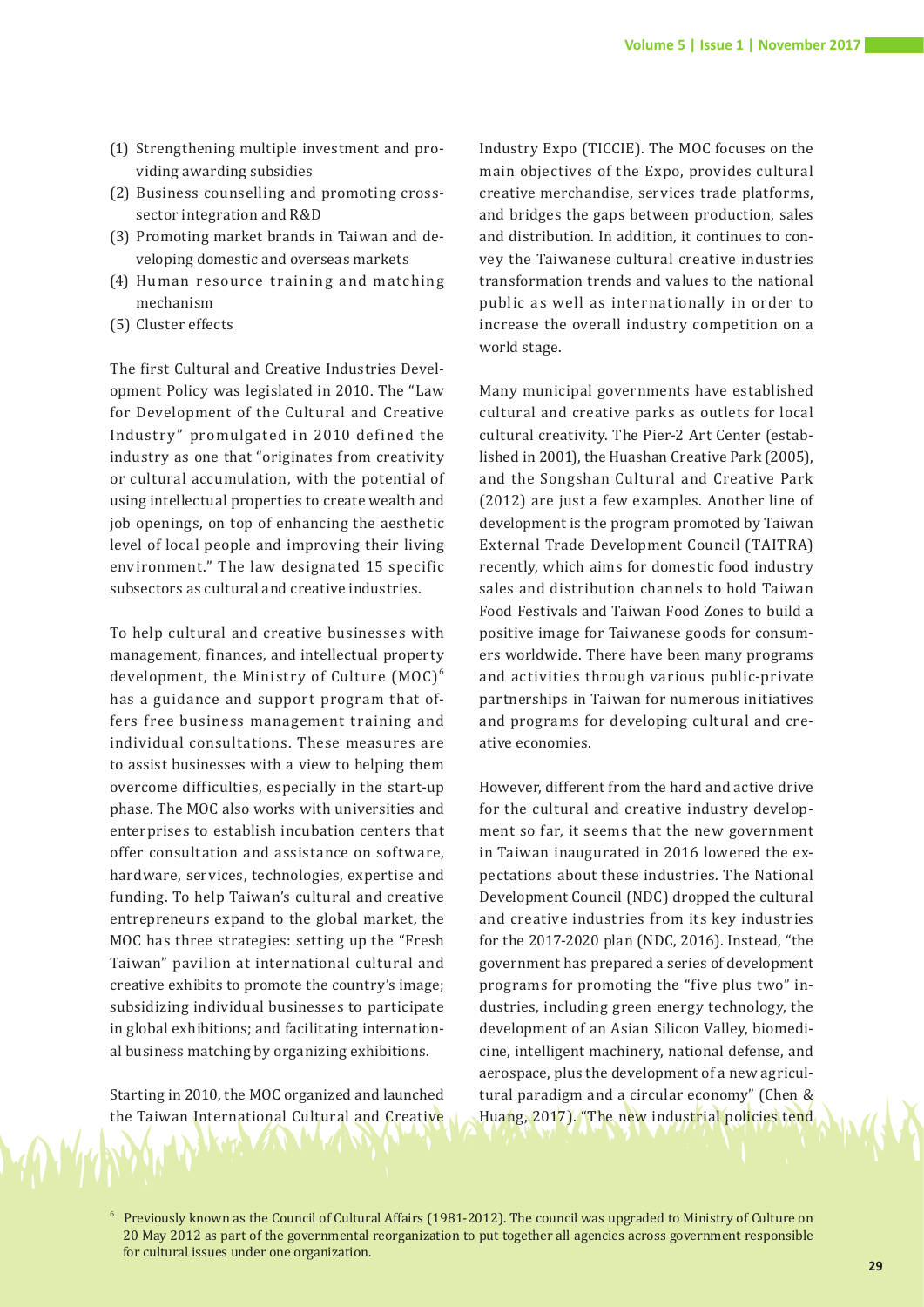to stress technological innovation and industry" (Pan & Chiu, 2017). The top priority is to bolster the domestic economy by increasing investment and implementing structural reform to overhaul the country's industries (Taiwan Today, 2017).

#### **4. PERFORMANCE OF THE PRIVATE SECTOR**

#### **4.1 Japan**

The Cool Japan Fund, Inc. was established as a public corporation to invest in promoting Japan's unique and innovative products and services to growth markets in Asia and beyond. Started in 2013, this currently has more than US\$500 million equivalency from a mix of private sector and government sources. It aimed at helping to capitalize on Cool Japan from fashion and food enterprises, to anime, music, TV shows, and so on. As usual, Japan is taking the long-term view and the fund has a 20-year timeline. Ideally the fund invests in the companies that it believes have the potential to make inroads into international markets. The problem is that the performance or results are not impressive so far, and are even heavily criticized for the incompetence of the project selection.

Creative industries are a relatively small segment of the economy in Japan and their exports are also not significant. The total income of the cultural industries was JPY 45.2 trillion (US\$450 billion), 7.3% of all industry revenues in Japan in 2010, while employment in the sector was 2.15 million, 5.6% of all industries (METI & Hakuhodo, 2010). As summarized below, Kakiuchi and Takeuchi (2014) assessed this slightly differently, using the same classification of creative industries as the METI. The sales of creative industries in Japan were estimated as JPY 51.5 trillion (US\$513 billion) in 1999, and JPY 44 trillion (US\$438 billion) in 2011, which is a decrease. But the share was about 6.6% of all industries' sales.

Among creative industries, service sectors comprise the major part (amounting to JPY 38 trillion/ US\$370 billion, 86.2% of the total sales of creative industries in 2011), and 'software and computer

service' is the single largest sector (JPY 17 trillion/US\$166 billion, and 39.0%). In the creative service industries, the growing sectors were the software & computer and TV & radio, which once declined but have recovered. The architecture sector and other sectors (advertising, publishing, film, music & video, performing arts, design, and arts) declined in the same period. The total sales of content industries (digital text, text, game, digital music, music, digital image and image), including manga and animation, was about JPY 12.0 trillion (US\$120 billion) for the decade, a slight decrease.

According to PwC (2014), US is the number one entertainment and media country in the world with US\$598.5 billion and a 33.7% share of the world market in 2013. It will remain dominant in 2018 with projected revenues of US\$723.7 billion. The US was followed by Japan (9.6%), and China (8.3%). Korea was  $7<sup>th</sup>$  with a share of 2.9%. An interesting forecast is that the growth rate of Japan will be substantially slower for the period, 2013-2018, from US\$170.3 billion to US\$174.7 billion with a compound annual growth rate (CAGR) of 0.7%, whereas China is expected to grow very fast from USD147.4 billion to USD219.4 billion (CAGR 10.9%). The growth rate of Korea should be in the middle from US\$51.8-60.5 billion (CAGR 4.2%).

Regardless of the current drive of the Cool Japan strategy, many domestic and international observers are not optimistic about its success. Some point out that Japanese pop culture had already become enormously popular worldwide more or less without government assistance. For example, Japanese anime was globally popular, but creators have been struggling amid a decline in sales of packaged media, such as DVDs, and the increase in free content from video-sharing sites. Japan's anime industry saw overseas sales peak at JPY 16 billion (US\$155.8 million) in 2006, but by 2010 sales had fallen to JPY 9.2 billion (US\$89.6 million). Strategic footholds are needed overseas to promote and supply such products, but they are less optimistic. It seems that Japan needs a more realistic strategy (Kakiuchi &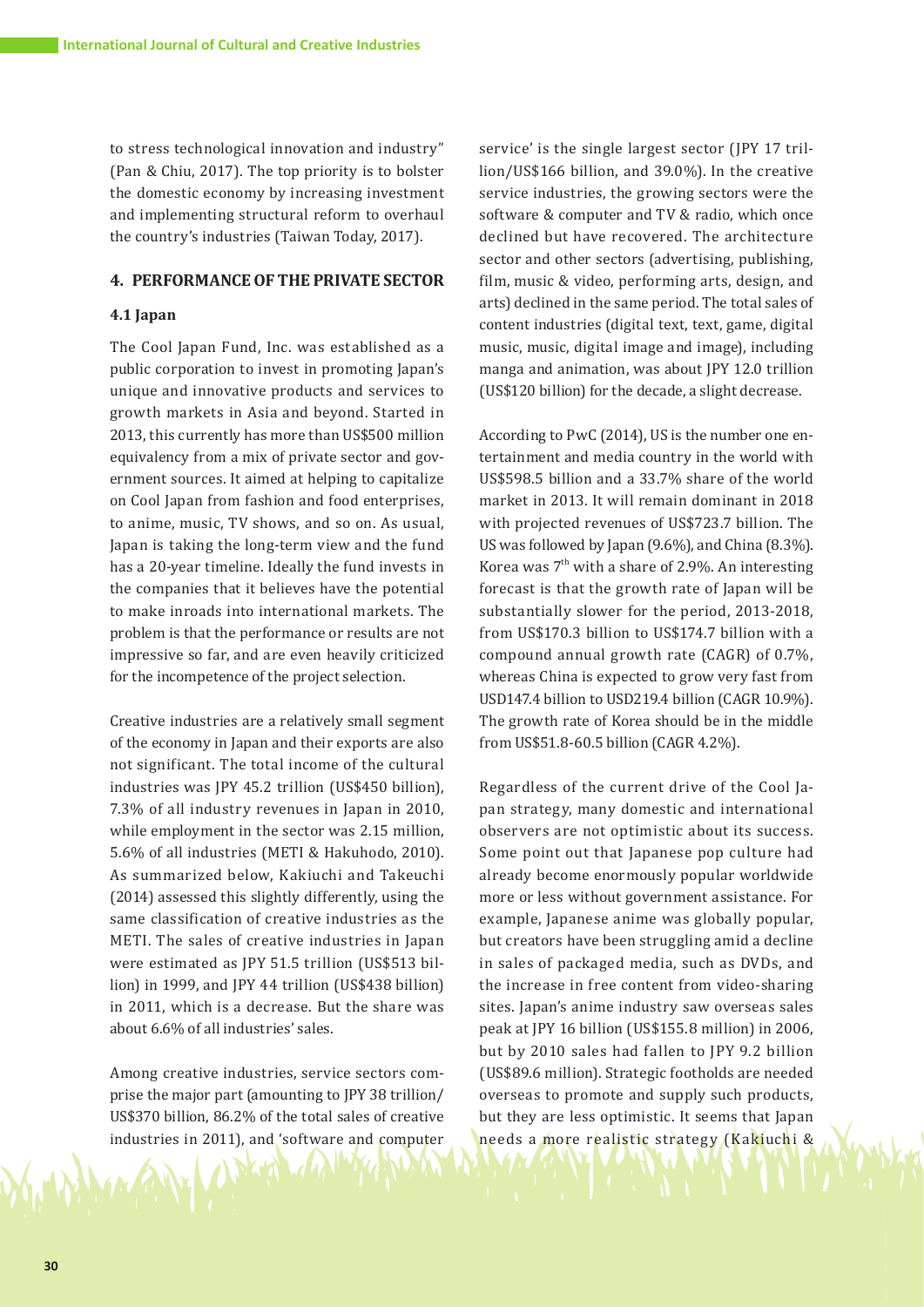Takeuchi, 2014). Opinion about the Cool Japan initiative is mixed at best. In terms of popularity, the Cool Japan initiative has yet to achieve impressive success.

Cultural exports of Japan have been of a random and piecemeal nature because creative companies tend to be SMEs and lack the resources to establish a global presence. Because the classifications are not unified, statistical evaluation of cultural and creative industry trade should be performed with care. UNCTAD's Cultural Trade Statistics enable comparison of the cultural goods exports of Japan and Korea in 2004 and 2013. Japan exported US\$2,417.1 million in 2004 and US\$4,120 million in 2013, while Korea exported US\$2,419.7 million in 2004 and US\$2,745.4 million in 2013. During this period Japan's increase was much higher than Korea's. However, the weakness of Japan is that Japanese entrepreneurs are less enthusiastic for overseas market exploration because of safer large domestic markets.

In a creative economy, the role of consumers are not passive. They not only consume cultural products but also interact with producers with feedback and suggestions. Japanese consumers of cultural products are not familiar with the government's drive for "Cool Japan". This may be because the main target consumers of the strategy were foreigners, but the real reason may be that the private sector's participation in the related programs was nothing particular. Although citizens may not clearly understand the strategy, they contribute to the making of regional creative ecosystems and are the sources of human resource development.

#### **4.2 Korea**

The success of Hallyu is largely due to the efforts of the private sector in its initial period and to the public-private partnership in its later period. After a rapid penetration into the East Asian market, Korea has recently started to penetrate European and North American countries with popular music (K-Pop) and online gaming. Hallyu has been unique because it indicates the unusual growth of local cre-

ative industries in the midst of neoliberal globalization. Once peripheral and small, the Korean creative industries have unexpectedly developed their own local cultural products and services, and Korea's creative industries have been among the most successful contributors to the national economy.

The world entertainment and media market size in 2013 was US\$1.77 trillion (PwC, 2014). Korean entertainment and media market size was US\$49.2 billion, 2.9% of the world total. As the  $8<sup>th</sup>$  largest trade country in the world, Korea has substantial world market shares in major manufacturing industries. As of 2013, Korea has 5.2% of the world automobile market, 1.0% of the IT service, and 16.2% of the semiconductor market. These achievements show that Korea is already a globalized economy. This worldwide Korean cultural popularity created a huge business potential for Korean corporations. By analyzing the export data during 2001- 2011, the Korea Export-Import Bank found out that a US\$100 increase in the export of Hallyu cultural products resulted in a US\$412 increase in the export of consumer goods. In a survey from the Korean Chamber of Commerce and Industry in 2012, 82.2% of participating Korean corporations responded that Hallyu enhanced the positive image of Korea and Korean products and almost half of them mentioned Hallyu helped increase company sales. This sales increasing effect was especially strong in the service industry including culture (86.7%), tourism (85.7%), retail (75%) and also obvious in the manufacturing industry including food (45.2%), electronics (43.3%), cosmetics (35.5%), and automotive (28.1%) (KAIST, 2015).

Countries currently most affected by Hallyu in East Asia are China, Taiwan, and Japan. Although Japan was mildly interested in Korean strategic policy for the creative economy, China and Taiwan were strongly interested in the cause and effects of Hallyu. Particularly, China not only thoroughly studied Korean strategies, but also pursued alternative catch-up strategies to develop its own cultural and creative industries. As a significant reality of the creative economy, Hallyu is a chal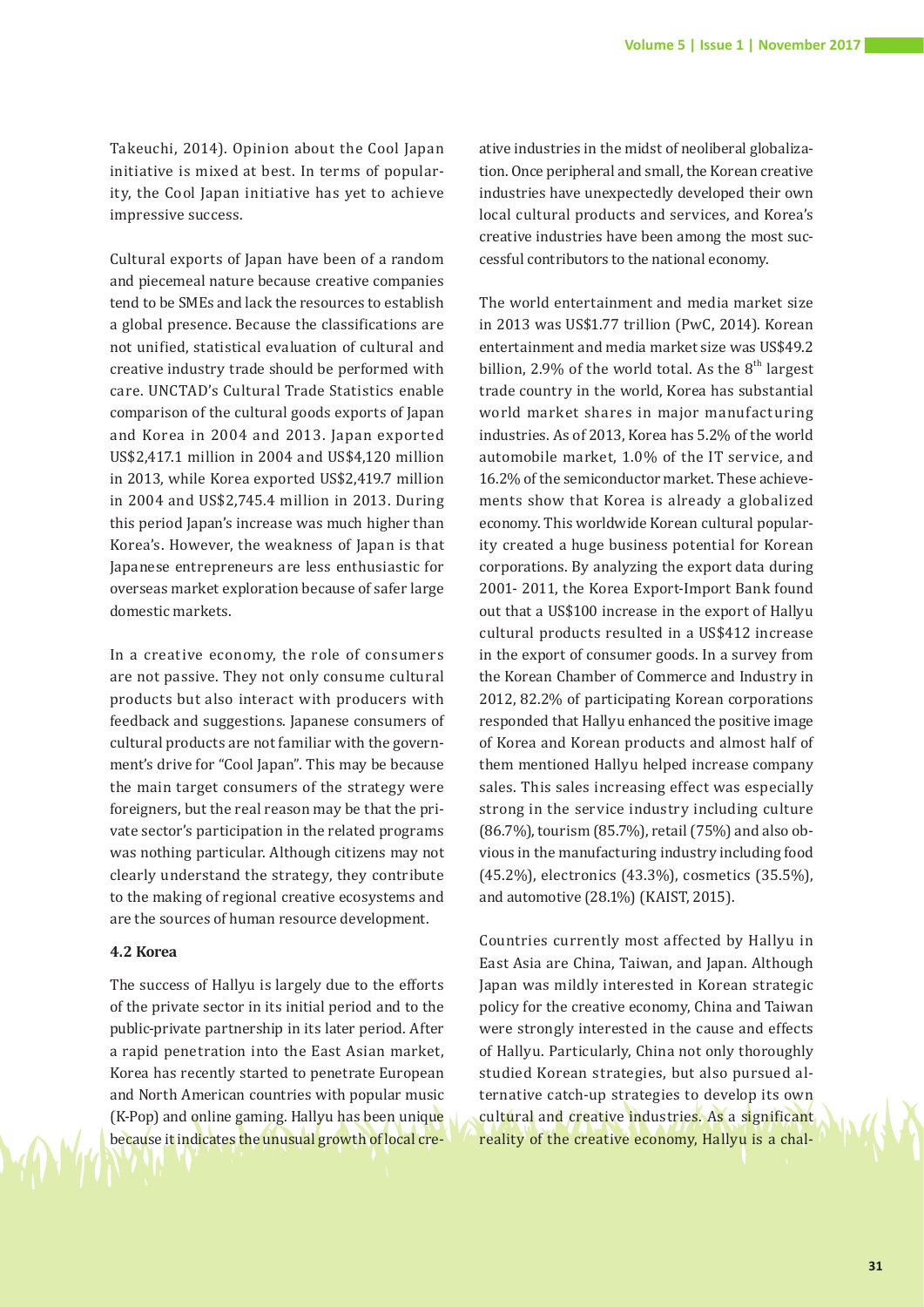lenge for China and Taiwan. It is expected that sooner or later several countries in Asia such as Thailand and Vietnam will also follow suit.

Among various measures for creative industries development in Korea, three features are outstanding. One is the emphasis on the combination with, and utilization of, technology, especially, ICT, for creative industries. This measure reflects the fact that Korea is a technology powerhouse in Asia. The other is the strong support for start-ups and entrepreneurship for new content industry business. The third is the globalization strategy. The results of these emphases have proven very effective, and will likely continue to be so. However, Korea needs greater and more drastic efforts and measures for nurturing creative human resources, which is a serious bottleneck in creative industries development. Although there have been such efforts, Korea has taken a far from desirable approach to overcome these bottlenecks. After all, the competition for creative human resources is the key battleground for global competition for creative industries.

Consumer behavior to creative content is somewhat different in Korea from its neighbors. Although direct interactions with producers are rare, consumers in Korea are active in supplying indirect feedback for cultural production. They well understand the importance of Hallyu, but this does not necessarily mean they are aware of the importance of the creative economy, which may be just a confusing concept to them. Furthermore, consumers in Korea are less active in community revitalization efforts and developing creative ecosystems than those in Japan and Taiwan. Although consumers are active in human resource development, they usually consider that such efforts should be initiated by the government.

#### **4.3 Taiwan**

In Asia, before Hallyu (the Korean Wave), there was first the "Hong Kong Wave (Honglyu)", then

MARAMY CAPKER CAMPANY

the "Japan Wave (Jlyu)", the "Taiwan Wave (Tailyu)", and now "Hwalyu" or the Greater China Wave. Hwalyu is the popular Greater Chinese culture of China, Hong Kong, and Taiwan, taken together. Because of the recent rapid growth of China and the consumption power of the Chinese diaspora, the popularization of the entire Chinese culture of the Chinese-sphere over the world is now replacing all individual Chinese-related "Waves" (Jang, 2013, p. 49).

Like Hallyu, Hwalyu is especially popular among China, Hong Kong, Taiwan, Singapore, Malaysia, and Indonesia, where many Chinese speaking people live. Hwalyu is also very popular in Japan. Whereas Hallyu is popular among middle-aged women and young idol manias in Japan, Hwalyu is popular among all age groups in Japan who are interested in Chinese drama, movie, pop music, foods, and travel. It is not difficult to foresee that Hwalyu will be a strong competitor against Hallyu and Cool Japan.

Taiwan's cultural and creative industries have the potential to become a driving force for the nation's economic development, helping both traditional and hi-tech industries to boost added value and improving products qualities through innovation and creativity. In recent years, a number of active marketing firms have sprouted up to help enterprises in this sector commercialize their products through both on and off lines. Taiwan's cultural and creative industries, through public-private partnership, have developed rapidly and gained recognition locally and internationally for worldclass products, services and performances. From 2003 to 2008, Taiwan-designed products had won a total of 651 international awards.

According to the Ministry of Finance Tax Data Center, in 2002 the total operating revenue of the cultural and creative industry was approximately NT\$523.2 billion (approximately US\$17.3 billion). Subtracting the value of intermediates, overall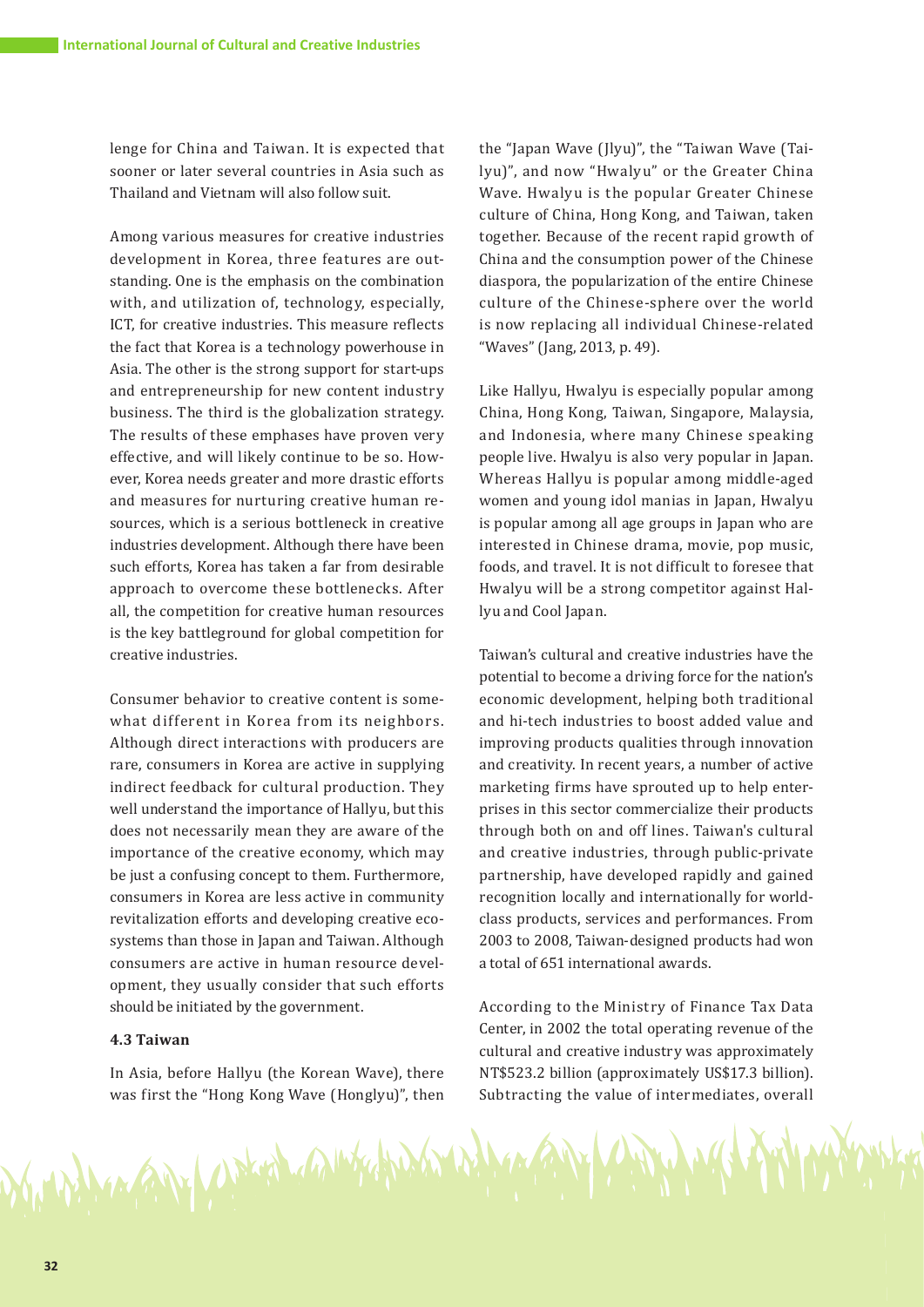production value came to around NT\$302.6 billion (US\$10 billion). The industry had over 47,800 enterprises with more than 325,500 employees.

Taiwanese digital content industries are dominated by the private sector, especially by SMEs. The number of digital content firms in Taiwan increased from 1,428 in 2002 to 1,730 in 2003. The most rapidly expanding industries are digital learning, network services, digital games and mobile content industries. The number of employees working in digital content companies has increased by 30 percent from 2002. According to the Digital Content Industry Office of the Ministry of Economic Affairs, Taiwanese digital content industries had about 43,000 employees and 14% of total output was exported in 2003.

Taipei's National Palace Museum has also been a major participant in the cultural and creative business by licensing production of commercial items. The museum also holds contests for cultural/ creative designs based on its treasures.

Until 2010, creative industries in Taiwan had been thriving as a result of increased government support and a growing interest in culture and the arts among the people. However, the recent international economic downturn negatively affected the industry's growth rate. According to the *2013 Cultural and Creative Industries Annual Report* (MOC, 2013), the industry consists of 15 sectors that realized a combined turnover value of NT\$757.4 billion (US\$25 billion). According to the *2015 Taiwan Cultural and Creative Industries Annual Report* (MOC, 2015), the industry consists of 15 sectors with a total of 62,264 creative industry companies and a combined turnover value was NT\$794.5 billion (US\$26 billion), which is 1.8% higher than 2013, very low compared to the annual growth rate in 2010, 18.4%. Since 2011 the rate has been less than 3% every year. Taiwan's cultural goods exports in 2005 were US\$2,662 million and US\$3,533 million in 2010 (UNCTAD, 2008). The export growth rate in

2013 was 4.9%, with the highest growth of design industry, the first time positive growth since 2011.

With government assistance, the artistic and design talent in Taiwan has been making strides in demonstrating its economic value. In 2013, the industry consisted of about 62,000 business establishments with a combined annual revenue of NT\$785.6 billion (US\$26 billion). It is noticeable that a number of marketing firms such as Pinkoi, Taiwan ARTCCI, and Eslite Spectrum<sup>7</sup> have started up to help commercialization of cultural products both on and off line. In 2013 Eslite Spectrum launched a platform called "expo" to promote the products of over 80 local young designers in the fields of household items, stationery, gift items, and cosmetics. The subsidiary reported net profits of NT\$369 million (US\$12.2 million) in 2014, up 22% from the year before, on total sales of NT\$3.5 billion (US\$115.9 million). It maintains 44 sales outlets, including two in Hong Kong.

Being a democratic and diverse open society, Taiwan has abundant creative human resources. This is the fertile ground for the development of creative industries and has resulted in a vibrant creative environment for the growth of creative SMEs and local creative communities. The strong business network in Taiwan is also a strength for the creative industry development. In Korea cultural content industries are almost the same as the creative industries in this paper. This is also the case of Taiwan. The competitive advantages of digital content industries can be found in related and supporting industries, firm strategy, market structure, factor conditions, and so on. ICT infrastructure and knowledge resources are key factors. However, compared to Japan and Korea, Taiwan does not have a fully developed competitive and efficient ICT infrastructure. This is a crucial weakness of Taiwan for the development of creative industries.

Table 1 summarizes the comparison of the development of creative economy in the three countries.

Pinkoi is Asia's largest online marketplace, founded in 2011, for unique and original design goods. Its headquarter is in Taipei, Taiwan. Taiwan ARTCCI is a Taiwanese company, specialized in the development and promotion of arts and cultural events. The company was founded in 2012 and is based in Kaohsiung, Taiwan. Eslite Spectrum operates department stores and shopping malls in Taiwan. The company was founded in 2005 and is based in Taipei, Taiwan. Over the years, Eslite Spectrum has plowed culture, sowed creativity, and grown a diversified platform for cultural and creative connections and for linkages between art and commerce.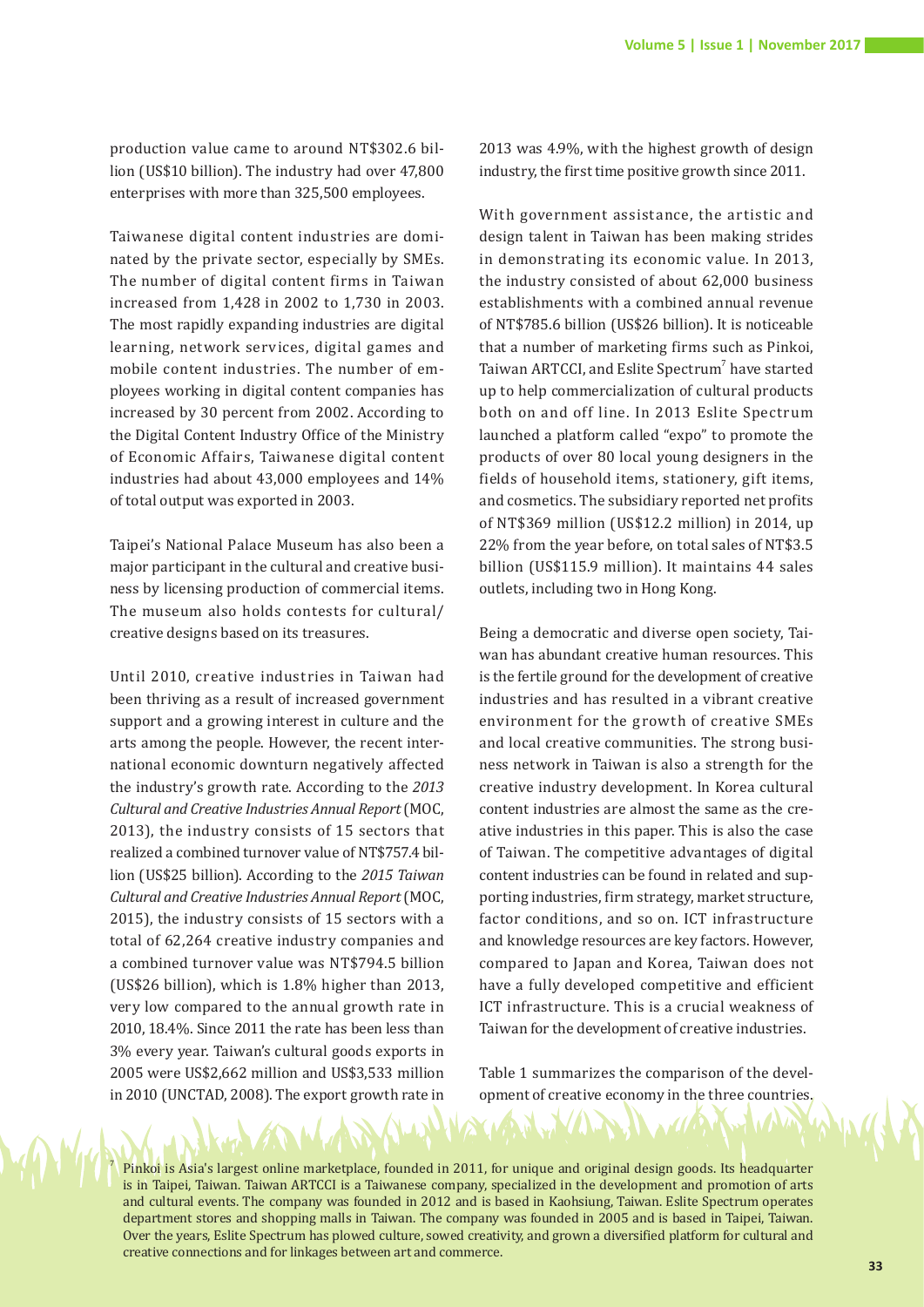|                                              | Japan                                                                                                                                                                                              | <b>Korea</b>                                                                                                                                                                                              | <b>Taiwan</b>                                                                                                                                                                                                                                                              |
|----------------------------------------------|----------------------------------------------------------------------------------------------------------------------------------------------------------------------------------------------------|-----------------------------------------------------------------------------------------------------------------------------------------------------------------------------------------------------------|----------------------------------------------------------------------------------------------------------------------------------------------------------------------------------------------------------------------------------------------------------------------------|
| Endowments <sup>®</sup>                      | - Nominal GDP: US\$4,937<br>trillion                                                                                                                                                               | - Nominal GDP: US\$1,411<br>trillion                                                                                                                                                                      | - Nominal GDP: US\$529<br>trillion                                                                                                                                                                                                                                         |
|                                              | - GDP PPP per capita:<br>US\$41,275                                                                                                                                                                | - GDP PPP per<br>capita: US\$37,740                                                                                                                                                                       | - GDP PPP per capita:<br>US\$48,095                                                                                                                                                                                                                                        |
|                                              | Population:127.7 million                                                                                                                                                                           | - Population: 50.8 million                                                                                                                                                                                | - Population: 23.6 million                                                                                                                                                                                                                                                 |
| Historical<br>development                    | - Late 1990s: Content<br>industries promoted<br>2010: Creative Industries<br>÷,<br>Promotion Office and "Cool<br>Japan Initiative" launched<br>- 2012: Abe government<br>strengthened the strategy | - Late 1990s: "Hallyu" began<br>- 2007: Cultural contents<br>strategy strengthened<br>- 2013: "Creative Economy<br>Strategy" launched<br>- 2017: Creative Economy<br>Strategy scrapped                    | - 2002: CCIs <sup>**</sup> Main Develop-<br>ment Plan for 2008 National<br>Development Plan initiated<br>- 2008: 2 <sup>nd</sup> CCIs Development<br>Plan initiated<br>- 2009: "Creative Taiwan"<br>Strategy launched<br>- 2016: New National<br>Development Plan launched |
| Governments' goals                           | - Increase in exports of<br>creative industries<br>Boosting national brand,<br>identity. and image<br>enhancement                                                                                  | - Hallyu and creative content<br>industries development<br>- Establishing the creative<br>economy for all industries                                                                                      | - CCI development combining<br>the cultural economy<br>and knowledge economy<br>together                                                                                                                                                                                   |
|                                              | Governments' actions - Establish institutional<br>organizations and funding<br>- Support creative ventures<br>and business<br>Coordinating between public -<br>and private sector                  | - Support of Hallyu and<br>content industries<br>- Establish Creative<br><b>Innovation Centers</b><br>Support creative ventures<br>Improving working<br>conditions                                        | - Increasing supports<br>- Strategic guide and<br>institutional back up<br>- Regional CCI Center<br>development<br>- Cultural infrastructure<br>improvement                                                                                                                |
| Enterprises' activities - Venture activities | - Big enterprisers support<br>arts and cultural activities<br>- Creative innovations<br>- Urban development                                                                                        | - Support creative ventures<br>- Support Creative<br>Innovation Centers with big<br>enterprisers<br>- Encourage joint ventures for<br>Hallyu<br>- Explore export markets and<br>international cooperation | - Venture activities<br>- Commercialization of<br>cultural products<br>- Global network development                                                                                                                                                                        |
| Citizens' Activities                         | - Active participation in<br>community revitalization                                                                                                                                              | - Less active for community<br>development                                                                                                                                                                | - Contributing to community<br>development                                                                                                                                                                                                                                 |
|                                              | - Active consumption of<br>cultural products                                                                                                                                                       | - Increased cultural<br>consumption                                                                                                                                                                       | - Contributing to human<br>resource development                                                                                                                                                                                                                            |
|                                              | Strong volunteerism<br>Contributing to human<br>resource development                                                                                                                               | - Contributing to human<br>resource development                                                                                                                                                           |                                                                                                                                                                                                                                                                            |
| Achievements                                 | - Export targets of creative<br>industries have not been<br>achieved.                                                                                                                              | - Rapid increase in creative<br>industry exports, but less<br>volume than Japan                                                                                                                           | - Current export volume of<br>creative industries is not big                                                                                                                                                                                                               |

|  | Table 1. Comparison of Creative Economy Development in Japan, Korea, and Taiwan from 2000-2017 |  |  |  |  |  |
|--|------------------------------------------------------------------------------------------------|--|--|--|--|--|
|--|------------------------------------------------------------------------------------------------|--|--|--|--|--|

 $\frac{1}{2}$  Economic statistics are for 2016 by the IMF. Population statistics are for 2016 by the UN.

kh

\*\*CCI = cultural and creative industry

1 yray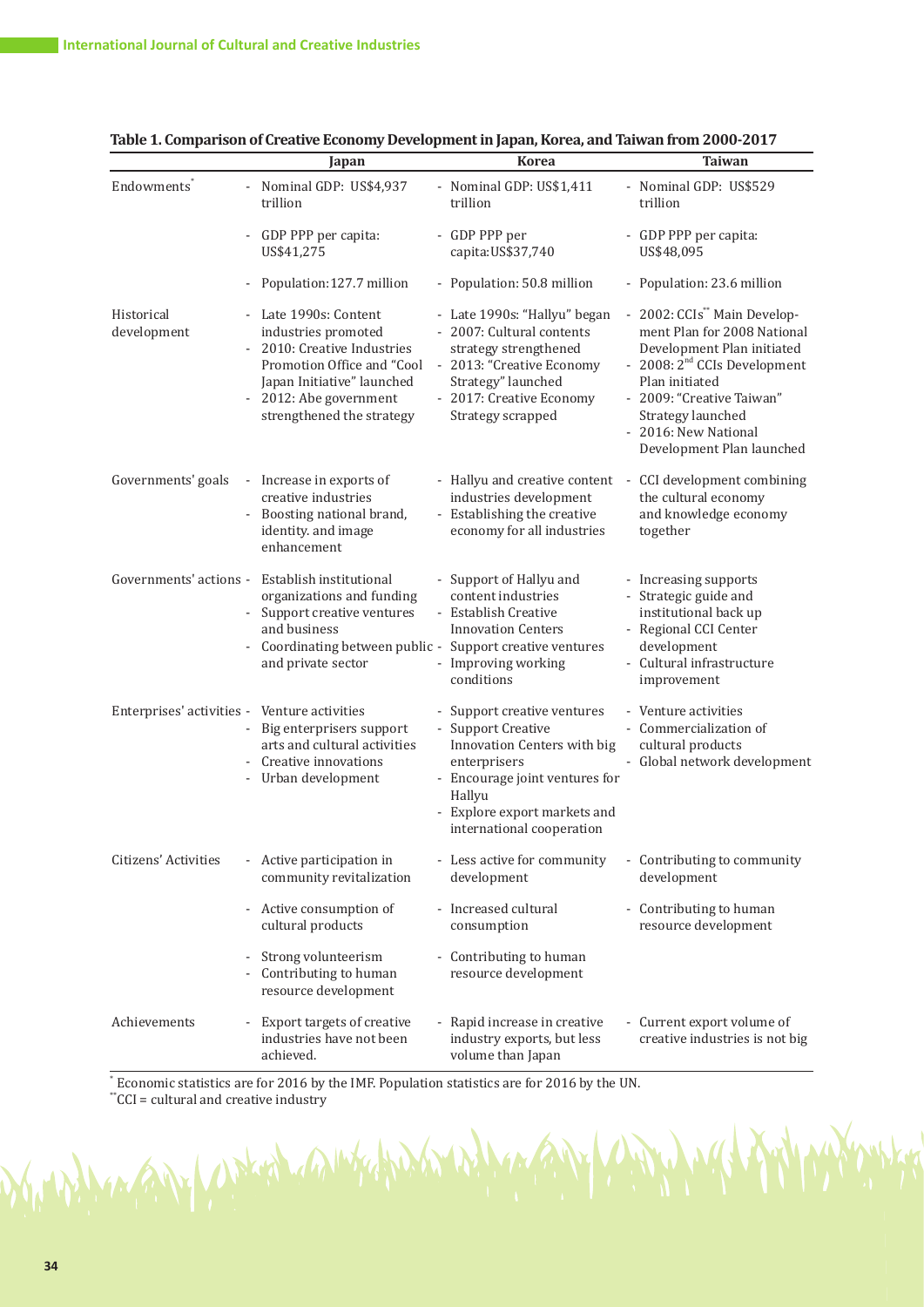# **5. THE LONG-TERM EVOLUTION TOWARDS THE ALL-ENCOMPASSING CREATIVE ECONOMY**

#### **5.1 Industrial, Regional, and National Creative Ecosystems**

At present, most countries in the world desiring creative economy development do not have a long-term vision and/or strategy to transform the entire economy into an all-encompassing creative economy. The fundamental issue is whether a creative economy will remain as a subset of the national economy or will eventually transform the whole national economy into a creative economy. This issue is not a matter of conceptual definition, but a matter of reality. As discussed in Section 2, our view is that ideally the whole national economy will be transformed into the encompassing economy in the long run.

 The effectiveness of ecosystems or clusters has been well documented. The all-encompassing creative economy and the creative ecosystem go hand in hand. Three kinds of creative ecosystems can be considered. Most countries have industrial clusters and/or innovation (science and technology) clusters. These clusters usually form ecosystems. If they are combined with creative industries, they become **creative industrial (innovation) ecosystems**. Regional revitalization usually takes the form of a regional ecosystem. If they involve cultural and creative economies, they become **creative regional ecosystems**. If these ecosystems are connected at the national level, we can expect the emergence of **a national creative ecosystem**.

In the all-encompassing creative economy there coexist three partially overlapping sub economies: the cultural economy, the generic creative economy and the hybrid creative economy. This indicates that not all industries should share the same characteristics. However, the basis of all the features of this new paradigm of the allencompassing creative economy is "culturebased creativity". Creativity comes from many sources. However, the culture is often the main source of creativity. In the creative ecosystem, culture and the culture-based creativity are the main facilitator, and distinguish one creative ecosystem from another. As creative ecosystems are the necessary condition for the allencompassing creative economy, so are creative cultures and culture-based creativity. Because the transformation of the national economy and society into an all-encompassing creative economy means a shift to a new economy, the process may well be regarded as evolutionary.

This evolution would be a result of the interactions of many factors. However, people, in other words, the general public, are the most important players rather than the government or the market because people play the most important role in the development of any creative ecosystem. Of course, this does not mean that the government and the market are unnecessary. On the contrary, they are important parts of the ecosystem and the all-encompassing economy. Fundamentally, creativity is a human phenomenon. Thus, in the creative economy the role of the people is becoming increasingly most important. They are possessors of creativity, consumers of cultural and creative products, a source of ideas for producers, participants in community regeneration, marketed to by SNS, and provide creative talent. Bottom-up creation and operation of the creative ecosystem and creative urban cities or communities both run on people power. In addition to endowments, people are the ultimate drivers and beneficiaries of the creative economy.

Thus, whether the countries we are comparing know these necessary conditions clearly or not, and are moving in that direction intentionally or not, should be verified to forecast their future. The history of the creative economy/industries in the three countries is roughly two decades.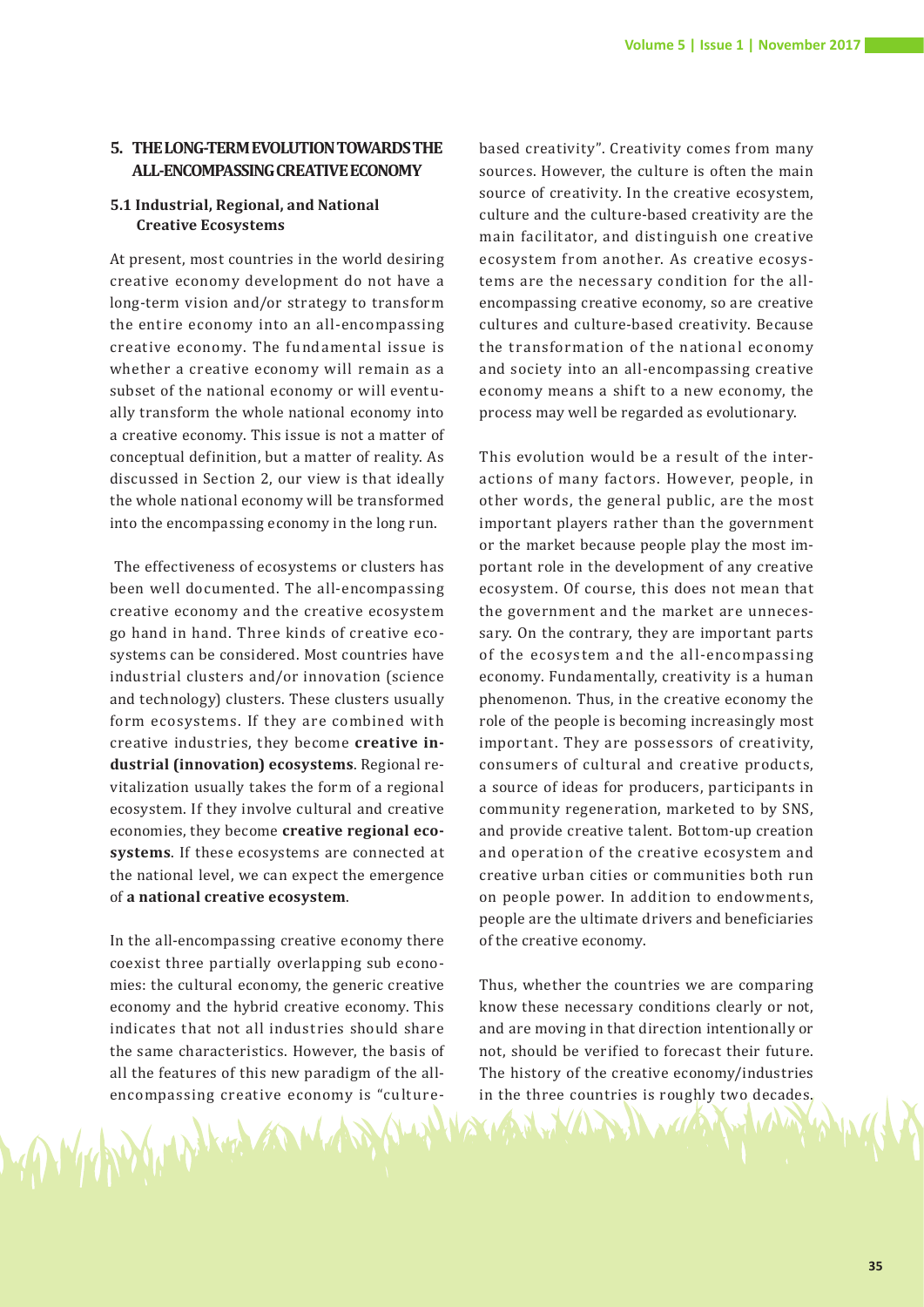This period may not be sufficient to predict the future. However, below we examine each country's movement in this context.

#### **5.2 Signs of Evolution**

#### *5.2.1 Japan*

Although the Cool Japan Initiative itself has not directly impacted much on the development of creative ecosystems, Japan has developed helpful support systems for creative ecosystems over time with various schemes such as establishing industrial clusters, knowledge clusters and regional and community regeneration movement. It is a well-known fact that Japan has well-established regional innovation hubs and knowledge hubs. Sectoral ecosystems are already well-established, and collaborative networks among large and small enterprises and financial intermediaries are abundant. Creative communities and hubs have also been actively established in Japan during the last decade.

The Industrial Cluster Program of the METI concentrates on helping existing industrial complexes to develop technological strength and the Knowledge Cluster Initiative of the Ministry of Education, Culture, Sports, Science, and Technology (MEXT) focuses on universities. The aim is to encourage institutions to work with firms in local areas, as well as with financiers, to commercialize new technologies. These policies encouraged regional SMEs or venture companies to create new businesses and technological innovations based on regional advantages. Regional bureaus of the METI act as the hubs of industry, academia, and government, using comprehensive and effective regional measures to support local economies that can foster new business enterprises capable of competing in worldwide markets.

Similar to the idea of the creative ecosystems, Japan introduced Eco-towns in 1997. Ten years later, they have accumulated considerable experience of applying a systems approach to reducing

AN WHA

waste and energy use, and recycling materials. In 2001, Japan also launched an Industrial Cluster Policy following the international debate on Clusters and Systems of Innovation in the 1990s, triggered by Michael Porter (1990). Although Eco-towns are not generally referred to as Clusters, they share the latter's characteristics in requiring thinking in terms of systems and networks between the various parts and players in the system.

The most promising area for Japan to move towards an all-encompassing creative economy and society is ecosystem establishment. Most of these are bottom-up movements of local community people. For example, in order to preserve historic sites and buildings, artisans with skills in special traditional techniques that are indispensable to maintain and repair these historic buildings constitute a necessary investment for promoting tourism. For local cities which have difficulty attracting nationally and internationally competitive industries and factories, tourism-related industries are good options. Culture-based creativity talents and ideas are assets, a part of which are provided by creative industries, and have great potential (Kamio & Matsubayashi, 2016).

Japan has not officially adopted an all-encompassing creative economy strategy. However, the planning and implementation of the Fifth Science and Technology Plan (2016-2020) includes the vision and action programs for the "Society 5.0." If this plan is combined with the current "Cool Japan Initiative", there is additional possibility that Japan will upgrade its creative economy strategy. In that case, the emphasis of the culture-based creativity and building a national creative system are foreseeable. In fact, Japan has many comparative advantages for the successful launch of the strategy: abundant cultural assets and popular cultural capabilities, world top-class innovations and industries, strong service sector, welldeveloped creative clusters and industrial clus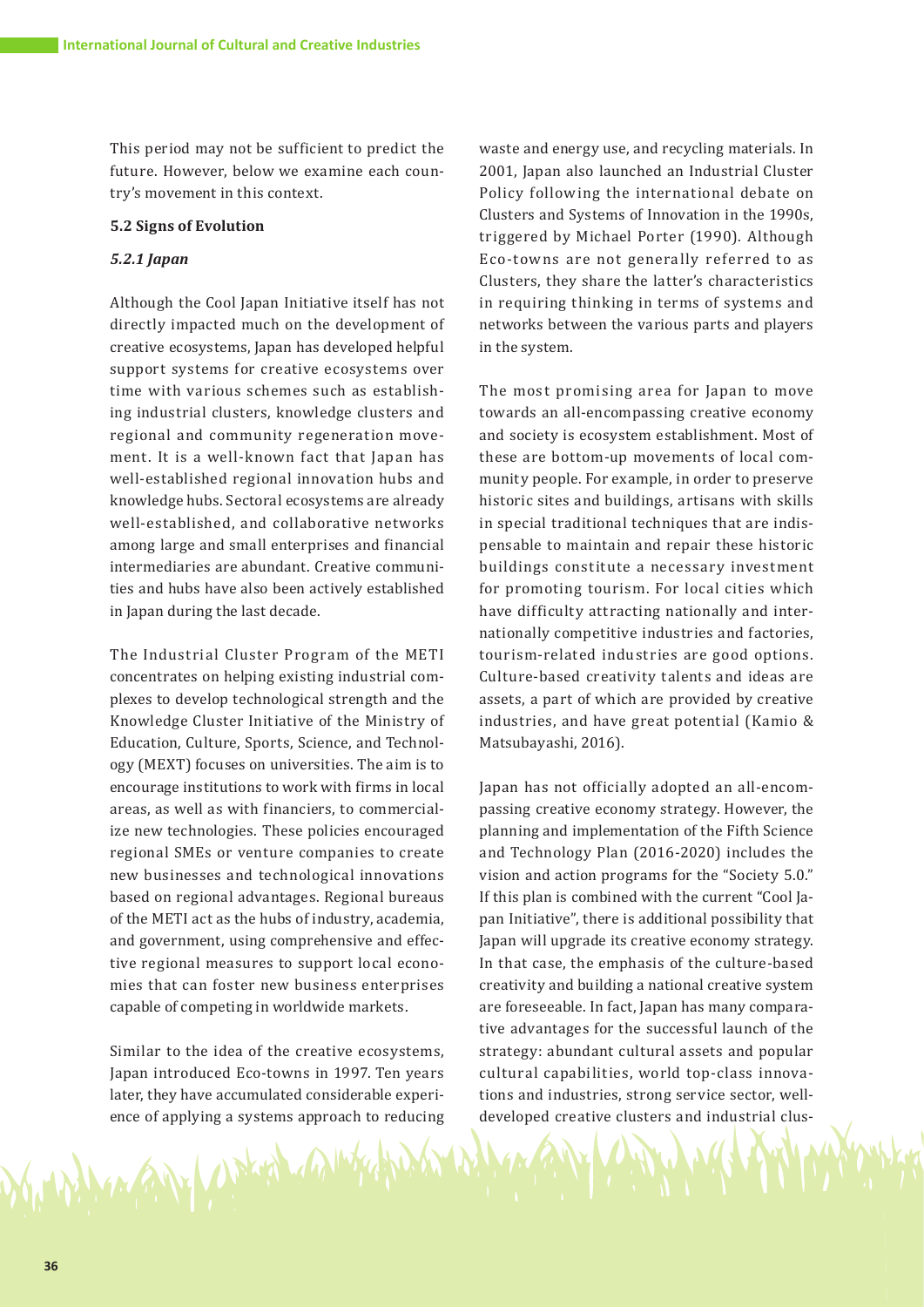ters, and community-based cooperative regional regeneration programs are just a few of them.

The 5th Science and Technology Basic Plan (2016- 2020) included, the "Society 5.0" program. This aims at: "a society where the necessary goods and services are provided to the people who need them at the right time and in the right amounts, regardless of age, gender, location, language or other limitations, for a fulfilling and comfortable life style where everyone can receive highquality service" (Harayama, 2017). The society is characterized further by being human-centered rather than technology-driven and being backed by science, technology, and innovation (STI) as is the case with "Industry 4.0". Openness, sustainability and inclusiveness are emphasized, aiming to ensure everyone is on board.

Because Japan is currently struggling with the Cool Japan Initiative, and is not sure for the success of the initiative, a comprehensive launching of the all-encompassing creative economy is too early, but Japan has a greater potential for the successful development of the all-encompassing creative economy than Korea or Taiwan. In particular, a possibility for moving towards the allencompassing creative economy is already found in local community movements to revitalize communities or small cities in Japan. At present, it is not clear whether the country, particularly the leaders, will adopt the vision of the all-encompassing creative economy because the country's entrepreneurs are obsessed with manufacturing ("monotsukuri").

#### *5.2.2 Korea*

Korea is the only country that has attempted to launch some kind of development strategy for the all-encompassing creative economy among the three counties. The Park Geun-Hye government (2013-2017) proposed the Creative Economy as the core national agenda to revitalize the overall economy, viewing creativity and innovation as the key driving forces for the

nation's future growth. It was formulated from the realization that Korea's "catch-up strategy" was not valid any more. That strategy had successfully driven economic growth for the last 40 years, but since the global economic crises in the recent period, the Korean economy has lost its growth momentum. In fact, the global economy was moving away from the industrial economy itself. Because previous governments have seldom used the term *creative economy*, the Park government was regarded as the first one to use it in Korea and made it part of the national agenda. The general feeling, however, is that the Creative Economy of the Park government was an ill-conceived kind of all-encompassing creative economy with unclear concepts and ineffective measures.

The term creative economy is not new, but the policy model that Korea attempted was daring because it did not limit any sector to the socalled "creative industries" but covered all industries across all sectors of the economy as part of the "creative economy". Some countries, including the UK and Japan, already pursued creative economy policies, but limited the number of industries involved, which limited rather than refined their total potential. The Korean version of the creative economy differed from these existing initiatives and ideas in that it aimed to apply creativity to every industry and transform all industries into creative and innovative industries. Unlike other countries, Korea's approach to the creative economy was a paradigm shift in terms of hybridizing science and technology and culture through ICT.

Related to the issue of the creative ecosystem, the establishment of the "creative and innovation centers" is of importance. The creative economy and innovation center is an integrated facility located nationwide, specializing in the regional specialty to enhance the creative economy initiated by President Park Geun-Hye's administration by: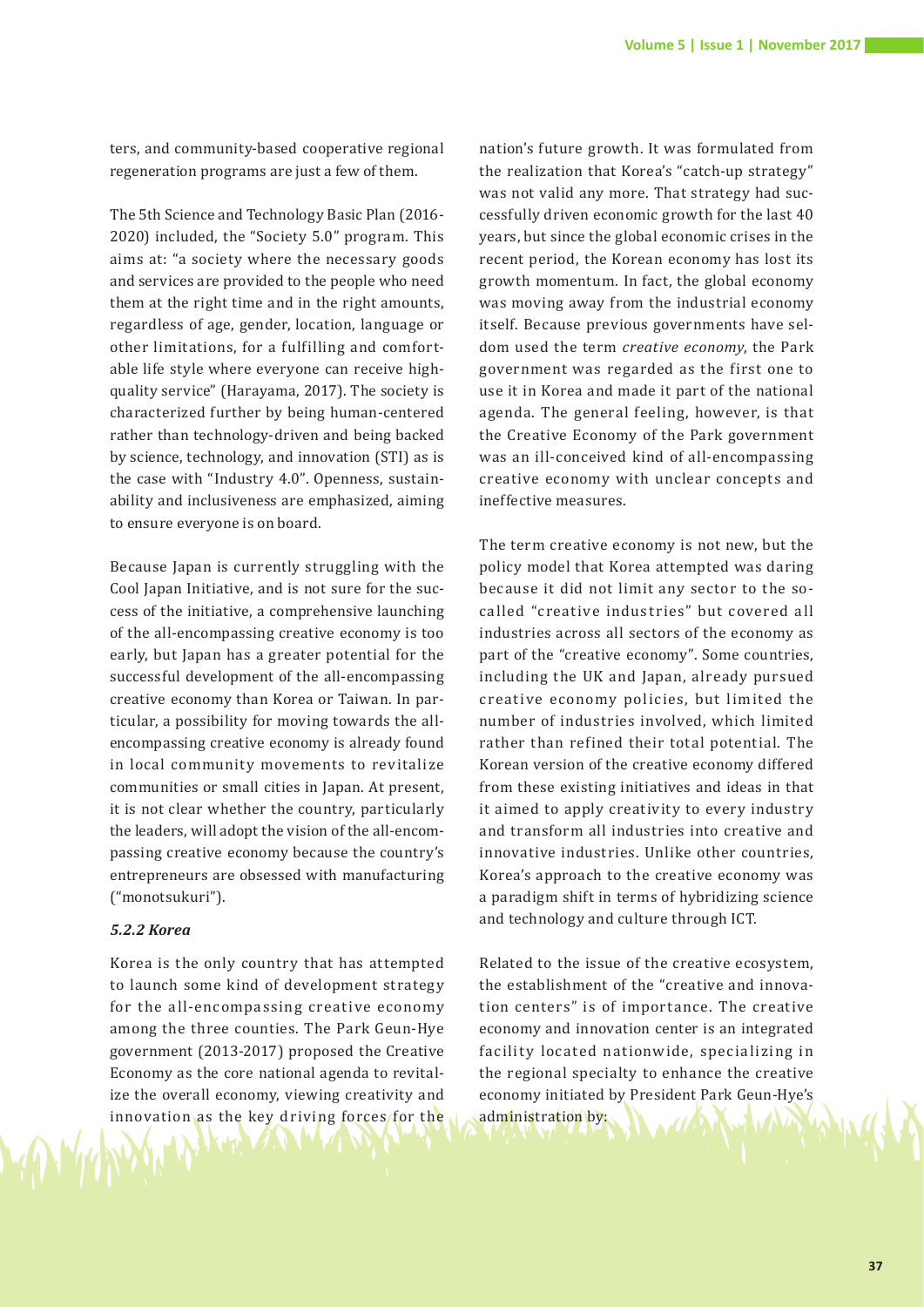- (1) Supporting start-ups and SMEs in each specialty area
- (2) Organizing the partnership/ecological relations between the relevant big corporation and regional enterprises
- (3) Arranging funds for enterprise to overcome financial difficulties
- (4) Encouraging managerial and technological innovation and advisory services (called mentoring)
- (5) Promoting communications and cooperative works among participants,
- (6) Exploring new markets at home and overseas in a concerted manner

The basic concept of the government-initiated project is that the central and local governments work in conjunction with conglomerates to foster creative and innovative small firms in each city and province. The centers would work with startups, venture firms, universities and research institutes to utilize their business ideas and technologies, with conglomerates providing assistance on things from legal affairs and finding investors to marketing and selling their products and services at home and abroad.

Since the Daegu Creative and Innovation Center opened in September 2014, a total of 17 centers started operations nationwide taking advantage of their specialty in each region they were located. Each of the conglomerates, including Samsung, Hyundai Motor Group, LG, SK, and Lotte, has been allocated to one of the 17 centers, which have their respective specialized areas. In view of the remarkable differences in population and available resources among the metropolitan cities and provinces, it is doubtful that the 17 centers of the creative economy and innovation will grow in an evenly balanced way. It only reminds one of the legacy of Korean bureaucracy in the developmental state era.

As reviewed, Korea already attempted to move towards an all-encompassing creative economy during the former President Park era. Because of serious problems in the process of implementa-

tion, it failed. This failure was a serious blow to the evolution towards an encompassing creative economy in Korea. It is too early to assess the causes, but at least three factors can be identified. First, a fundamental problem is over-ambition based on hasty preparation. The ambition was to transforming entire industries and the economy into creative and innovative industries in the shortest period (Lee & Cha, 2013). This kind of an all-encompassing creative economy concept was not well understood and supported by the people in general, and critical stake-holders in particular. Second, the government tried to achieve all things in a short period by authoritarian implementation measures. Third, there was insufficient monitoring and control by the bureaucrats of possible manipulations of the implementation process by corrupt stake-holders.

Although the ambitious plan of one all-encompassing creative economy failed and the regional ecosystem development by the top-down approach is endangered, Korea has accumulated support for total creative ecosystem development. The country has developed quite a few industrial clusters, innovation clusters and regionally, product specialized communities, since its industrialization and development era. In particular, the "Participatory Government" (2002-2007) attempted to balance national development and promoted inclusive regional innovation and cluster policies, aiming at an integration of talent, technology and industry. This legacy is expected to contribute to the future development of creative ecosystems in the country.

# *5.2.3 Taiwan*

Taiwan has strength in human resources, especially small enterprise entrepreneurship. As a multiethnic society with a rich cultural heritage, Taiwan stands among the most liberal and open societies in the world. All of these factors and conditions are important for cultural development. Taiwan also has high creativity as a people and nation. According to an evaluation of national creativity strength by the Martin Prosperity Institute (2011), among 82 countries evaluated, Taiwan ranked the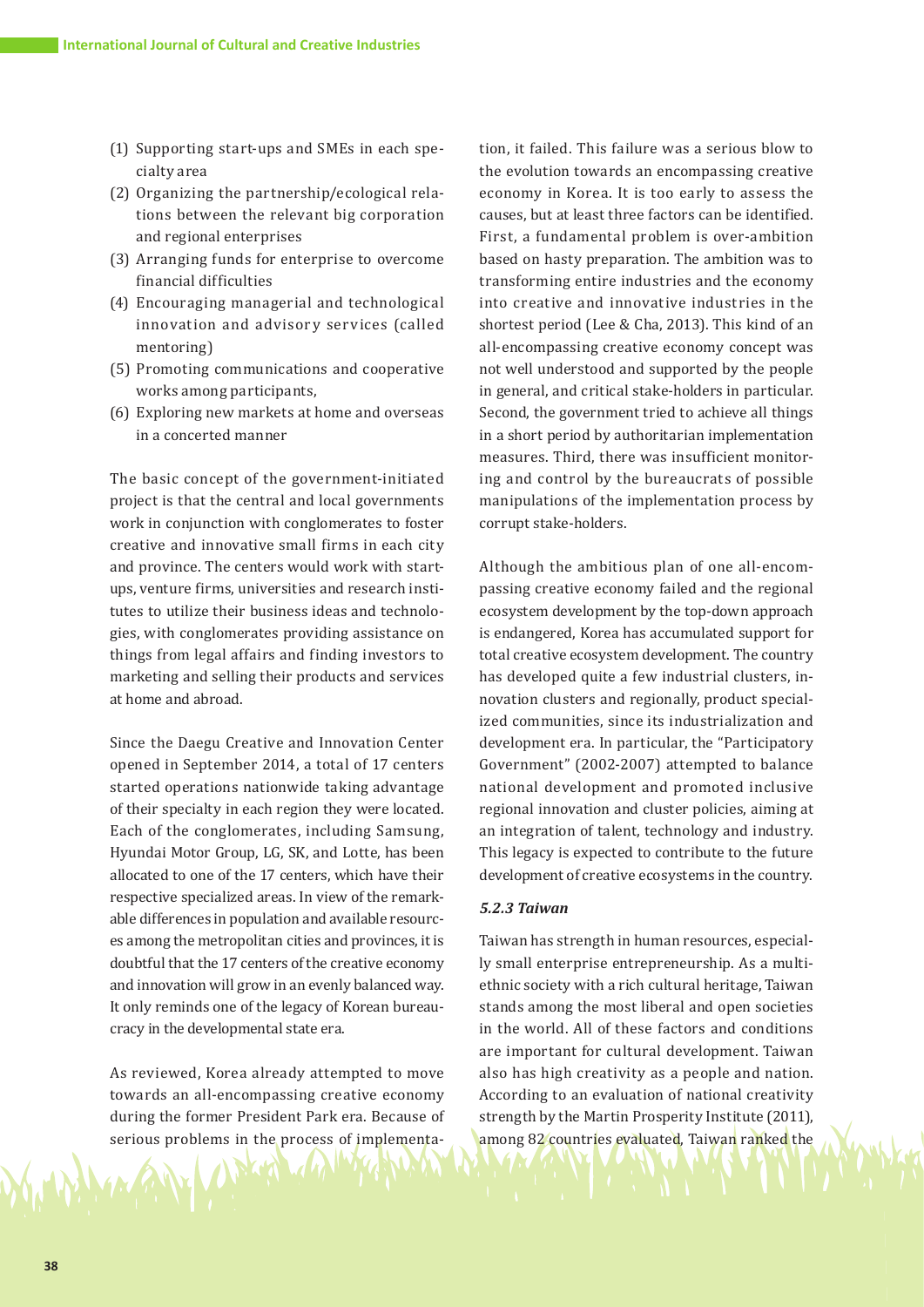$18<sup>th</sup>$ , whereas Korea ranked  $27<sup>th</sup>$  and Japan  $30<sup>th</sup>$ . However, whether Taiwan has sufficient creative manpower and willingness for the development of an encompassing economy is another story.

In terms of establishment of creative ecosystems, Taiwan has already many experiences and great potential. Many municipal governments have established cultural and creative parks as outlets for local cultural creativity. In Kaohsiung, for example, the Pier-2 Art Center was established in 2001 by transforming two warehouses in Kaohsiung Harbor. It has since developed into a multibuilding cultural and creative park, displaying artistic works, outlets for digital-industry productions, cinema house that features non-mainstream movies, and a small theater. In Taipei the BaDe Road Brewery was converted into the Huashan Creative Park in 2005, providing a venue for a variety of cultural and creative products, exhibition of design works, and artistic performances. Also in Taipei, a former tobacco factory was turned into the Songshan Cultural and Creative Park in 2012.

The "World Design Capital 2016" is a case for the developing a creative urban city program. The Taipei City Government has revised and integrated existing urban development plans, injecting new thinking and resources. In order to address development issues that Taipei recently faces - life quality and health, eco-sustainability, urban regeneration, and smart living - the city government has begun to implement 16 core projects one by one since 2013, embarking on a collective urban transformation movement to make Taipei a "livable city". In particular, by organizing design exhibitions in Taiwan and abroad, the "World Design Capital" project aims to project Taipei's brand as a design city and to forge international links, while also showcasing the city's design capabilities and marketing Taipei City as an evolving city with powerful innovation.

Taiwan recently has accumulated very meaningful experiences in building creative communities and local hubs. In the past, Government's top-

down approach of promoting cultural and creative industries was typical. However, creative hubs formed from the bottom- up approach have been increasingly successful recently. Creators and local communities interact with each other, the former find inspiration and identity, while the community finds opportunities and develop innovative new value, creating a new community life together. The vigorous creative energy of civil society, paired with key resources can yield the greatest benefits leading towards the building of platforms beneficial to industrial development. Innovation as represented by incubation centers and other creative hubs offering a broad range of support services has played a key role.

In regards to the promotion of industry, platforms to support the vertical integration of industry service chains are necessary to establish a sustainable creative ecosystem. In addition to nurturing talent and the vertical integration of the industry, in terms of horizontal connectivity, the creative hub is also a node in the international creative network.

The recent dropping out of creative industries from the key national industries can be a setback, which delay the movement towards an allencompassing creative economy and society in Taiwan. Like Japan, Taiwan has never conceived of or attempted to develop the all-encompassing creative economy, as defined in this paper. It has stayed with the concept and term, culture and creative industries. The recent change in the national strategy to stop treating the cultural and creative industries as key industries implies that the Taiwan situation makes it difficult to ascertain whether the country will move towards an allencompassing creative economy in the future. However, several noticeable movements suggest the possibility.

The new government of Taiwan prioritized green energy technology, the development of an Asian Silicon Valley, biomedicine, intelligent machinery, national defense and aerospace, plus the development of a new agricultural paradigm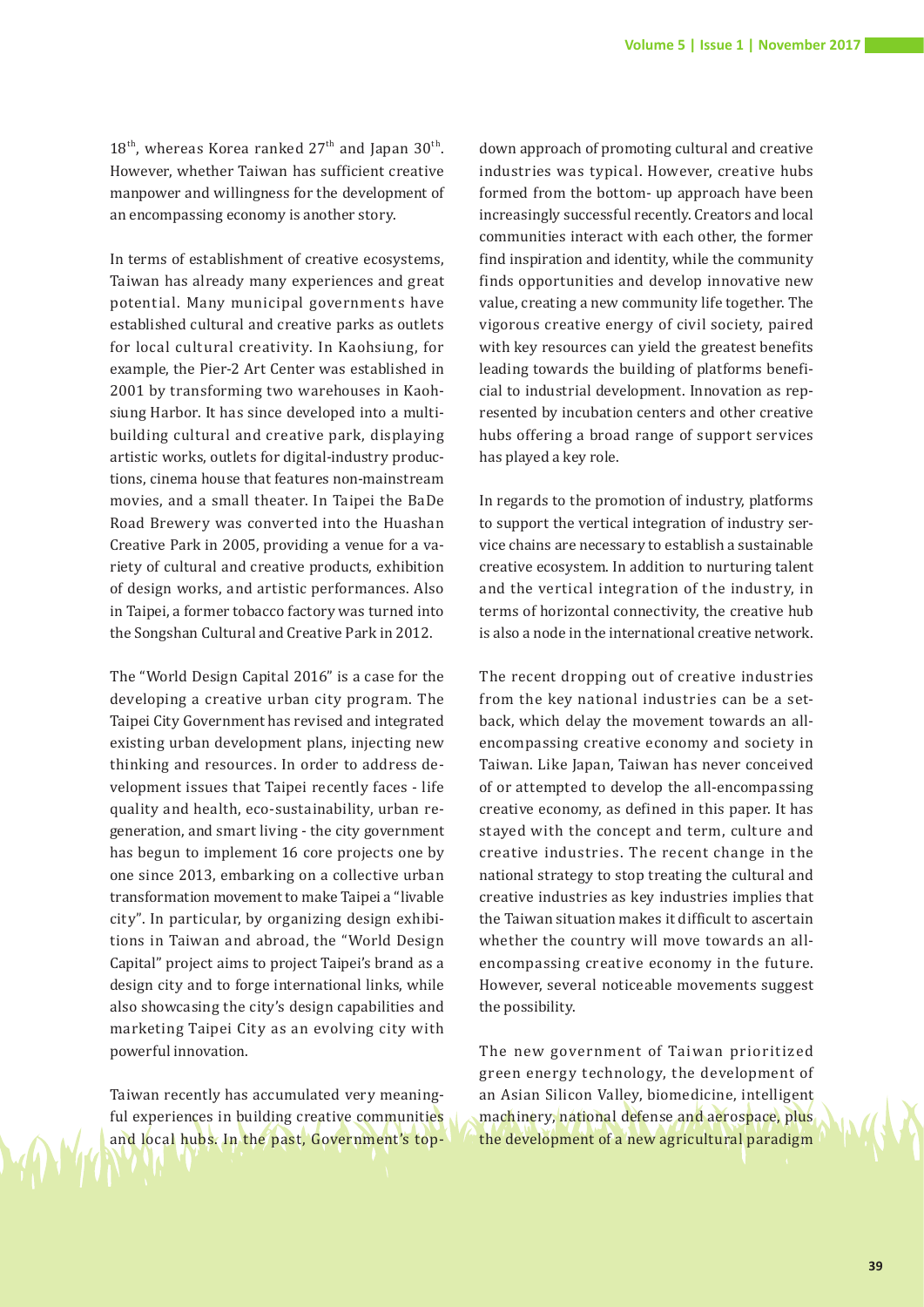and a circular economy. All these industries and strategies require not only capital and restructuring, but also never-ending innovation, which requires increasing input of culture-based creativity. For instance, the Asian Silicon Valley Development Plan aims at upgrading Taiwan's IT to Internet-of-Things by four strategies: building a sound and robust ecosystem for startups; enhancing linkages with tech clusters worldwide; building an Internet-of-Things supply chain; and constructing diversified test beds for innovation and applications (NDC, 2016). It is not difficult to see that all these require not only huge investment but also culture-based creativity input for innovation and higher quality.

Like Japan, Taiwan recently has been developing creative local communities or creative hubs. This movement is not based on the government's top-down approach, but people's bottom-up approach. Taipei Culture Foundation-Songshan Culture and Creative Park and British Council (2016) surveyed Taiwan's major creative hubs. According to their report, *Mapping Taiwan's Creative Hubs* (p. 4), "Taiwan's creative industries is a culmination of flexible and diverse influences and interactions between governmental, grassroots, and non-governmental organizations in respect to multicultural interests and values in a democratized society, the protection of individual freedom and creative development in various sectors, yielding a myriad of dynamic, creative hubs… Not only does it lead to industrial transformation, but it also brings about transformations of thought, and unprecedented effect on the creator as well as on society. The people, creativity, and turbulence within a creative hub is Taiwan's most precious asset as well as a value worthy of sustaining."

These activities were hailed as the "creativity revolution". The people and creativity, and the interactions within a creative hub is Taiwan's most precious asset, which some day in the future may play the core role for the all-encompassing creative economy of Taiwan.

#### *5.3 Prospects of the Long-term Evolution*

For the next five years, the Cool Japan-branded creative industry development will continue without any challenge in Japan. Rather, the 2020 Tokyo Olympics will provide further momentum. Even though, as indicated by the fact that Japan does not use the term creative economy, moving towards an all-encompassing creative economy is not foreseen. That is, the Cool Japan and Japanese innovation economy will go in parallel and will not be mixed.

In the next five years, Korea will return to the strategy implemented before the Park Geun-Hye government. That is, the new government of Moon Jae-In (2017-2022) will not implement the previous government's Creative Economy Action Plan. However, the cultural content industry development strategy with Hallyu will be maintained.

As mentioned above, Taiwan's new government dropped the creative industry from its priority industries. Therefore, it is possible that the government is less enthusiastic in supporting cultural and creative industrial development than before. However, a careful examination of the plan shows that the new government may not ignore the importance of the relationship between the new industrial development strategy and cultural and creative industrial development. First, the "Five Plus Two Industrial Innovation" includes cultural technology innovation, and other plans such as the "Asian Silicon Valley Development Plan" requires cultural and creative industries. Other industries also need such co-development. Second, the six main policy directions of the plan include at least three policies related to cultural and creative industries. They are upgrading industrial and innovative economy policies and promoting education, culture of diverse ethnic groups, inter-regional balance, and sustainable development.

Under the circumstances, can we expect that the all-encompassing creative economy development will be adopted by all of these countries or at least one of them in near future? The answer is "no" in the short run, but "yes" in the long-run. The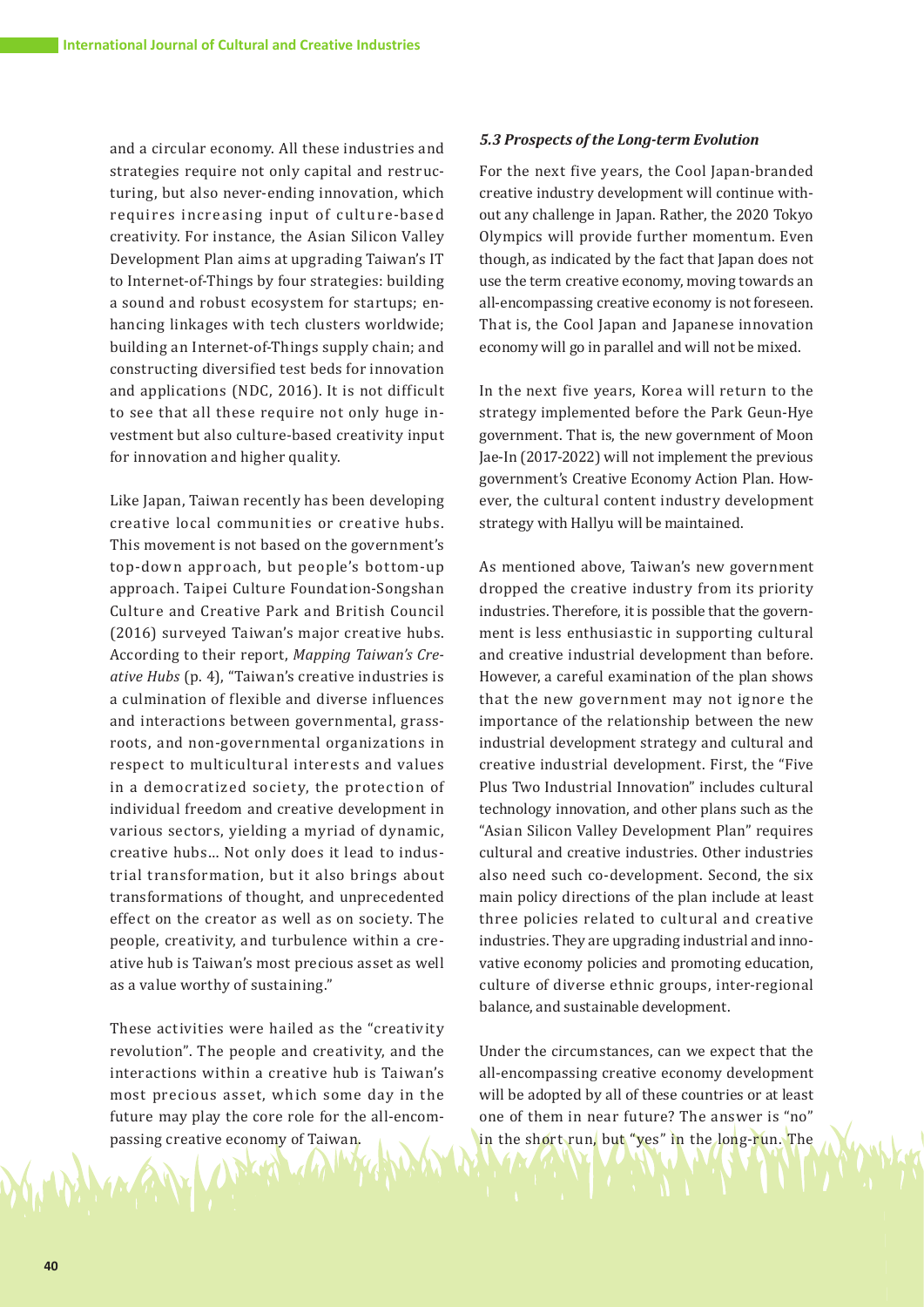main reason is that, as the view of Potts (2012), culture-based creativity will play a central role in the coming age. All industries, manufacturing and services, will need culture-based innovation more than anything else. Communities, societies and culture itself need culture-based creativity. Most industries that these three countries are trying to develop are high-tech industries. Needless to say, culture-based creativity is the core player for high-tech innovation. It is also the core player for the inclusive and innovative society.

The three countries are moving towards an economy with highly innovative industries and a society with the goal of people inclusion and well-being. They are all concerned with and preparing for the "Industry 4.0" (the  $4<sup>th</sup>$  Industrial Revolution) and have a long-term vision such as the "Society 5.0" in Japan. Global industrial competition inevitably requires continuous technological and service innovation with culture-based creativity.

The all-encompassing creative economy in this paper is based on the new thought that culture-

based creativity is the key factor of transforming not only individual industry but also the entire economy and society. The primary significance is the ways in which the culture-based creativity stimulates the emergence of new ideas or technologies, and the processes of transformative change. This kind of creative economy should be seen, as a complex system facilitating entire economic evolution. Its ultimate goal is the realization of the allencompassing creative economy and society.

Until 2015, Taiwan pursued a very active development strategy of cultural and creative industries, which were selected as one sector of the six key emerging sectors for national development. However, it seems that the recent low performance of the sector made the new government from 2016 readjust the priority of the selection and exclude the sector. Whether this change would be a blow to the industries is too early to predict. However, it is not an encouraging sign for the sector's development.

Table 2 summarizes the long-term prospects on the development and evolution of the creative economy

|                                       | Japan                                                                                                                                                                         | <b>Korea</b>                                                                                                                                                                                   | <b>Taiwan</b>                                                                                                                                                                            |
|---------------------------------------|-------------------------------------------------------------------------------------------------------------------------------------------------------------------------------|------------------------------------------------------------------------------------------------------------------------------------------------------------------------------------------------|------------------------------------------------------------------------------------------------------------------------------------------------------------------------------------------|
| Political situation                   | - Stable                                                                                                                                                                      | - Unstable                                                                                                                                                                                     | - Stable                                                                                                                                                                                 |
| Strengths                             | Abundant cultural heritage<br>Huge domestic market<br>- Abundant capital<br>High technological capacity<br>and large enterprises<br><b>Competitive SMEs</b><br>G <sub>3</sub> | - Abundant cultural heritages<br>- World frontier ICT <sup>*</sup><br>capability<br>- Popularity of Hallyu<br>- The 8th largest trade<br>economy in the world<br>- Large enterprises prevalent | - Abundant cultural heritage<br>- Human resources<br>- Competitive SMEs and<br>networking<br>- Smallest among the three<br>countries, it is easier<br>to transform the entire<br>economy |
| Weaknesses                            | Obsession with<br>manufacturing<br>SME dominant structure of<br>creative industries<br>No vision of the<br>encompassing creative<br>economy                                   | - Political instability and lack<br>of long-term vision<br>- Rigid and constrictive<br>education system stifles<br>creativity<br>- Discontinuity in policies<br>Weak SMEs                      | - Few large enterprises<br>- Rigid education system<br>stifles creativity<br>- International political<br>instability<br>- Lagging ICT                                                   |
| Creative ecosystem<br>building        | Will be in good progress                                                                                                                                                      | - Will be slow                                                                                                                                                                                 | - Will make good progress                                                                                                                                                                |
| Prospects for long-<br>term evolution | If the vision of encompassing -<br>creative economy and social<br>consensus are accepted,<br>Japan can speed up its<br>economic transformation;                               | Korea will incur many<br>trial and error mistakes<br>which can waste valuable<br>time in ideal economic<br>transformation                                                                      | - Taiwan can be the first country<br>to successfully transform<br>itself to an encompassing<br>creative economy, because<br>of the size of the country and                               |
|                                       | but this condition would not<br>be easily met                                                                                                                                 |                                                                                                                                                                                                | easier consensus making<br>environment.                                                                                                                                                  |

**Table 2. Comparison of Creative Economy Development in Japan, Korea, and Taiwan towards 2050** 

ICT=information and communication technology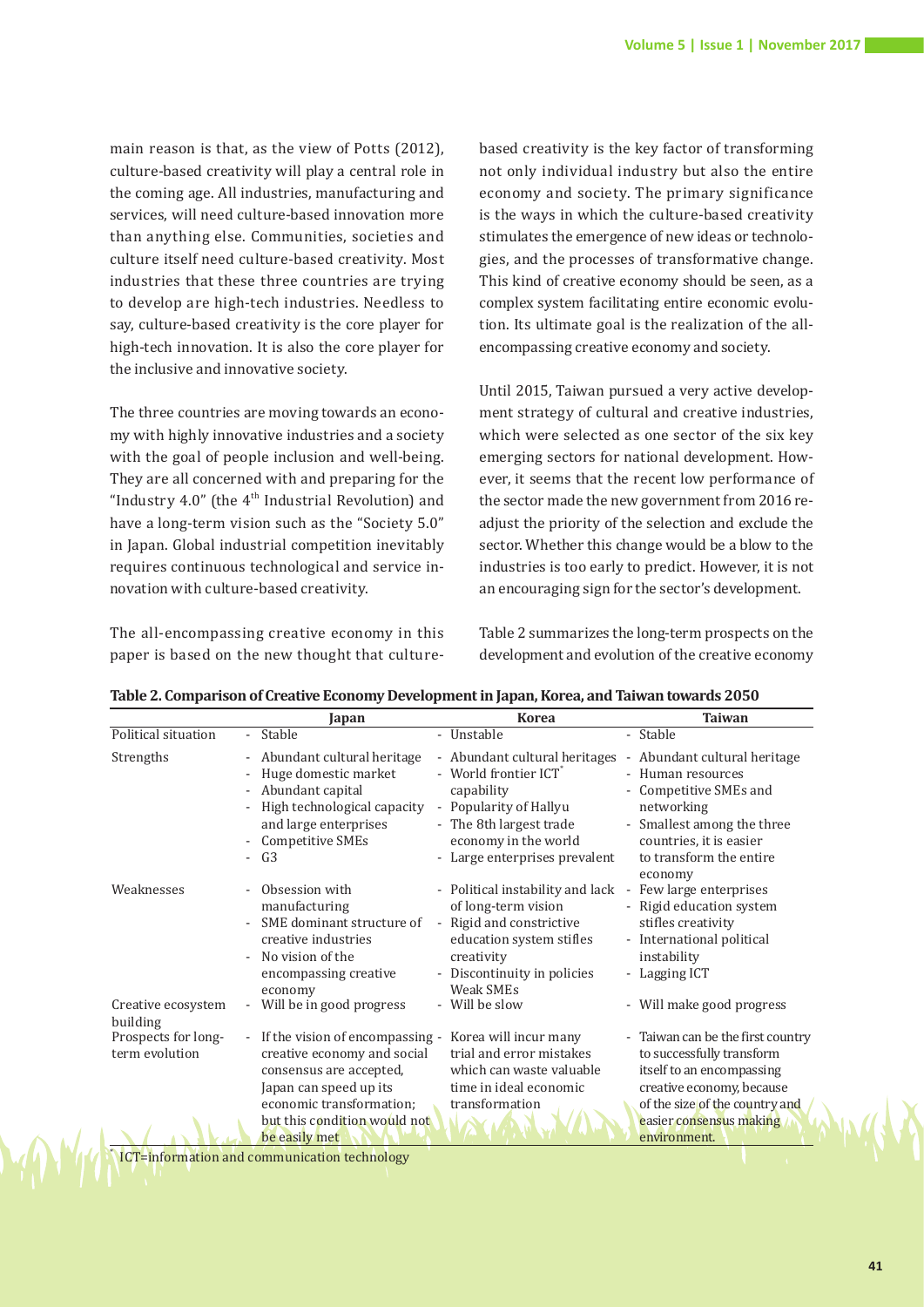in Japan, Korea and Taiwan. Japan has great potential for transforming the economy towards an encompassing creative economy, but it seems that the country has difficulty changing from its obsession with manufacturing. Taiwan is slow but steady in the transformation so that the chance it will be the first country to achieve the ideal transformation is very high in the long run. Korea may have many trial and error mistakes, even though it has sufficient potential for the transformation.

# **6. CONCLUSION**

The three countries in East Asia - Japan, Korea and Taiwan - started the transition from the cultural economy towards the creative economy in the 1990s and continues on today. Except for the 2013 introduction of the Creative Economic Action Plan in Korea, they preferred to use the terms, the *creative industry* or the *cultural and creative industry*.

Japan actively launched the creative industry development initiative with the symbolic brand, "Cool Japan", in 2012. The implementation framework was the public-private partnership, but the government has dominated the development process. Different from the government's expectations, the performance of the initiative has not been satisfactory, except for the software-related service industry.

Meanwhile, Korea formulated the cultural content concept and implemented creative industrial development policies with that concept for more than a decade, then suddenly promoted a fullscope creative economy or one similar to the allencompassing creative economy, as defined in this paper. The concept of the Korean creative economy strategy confused the experts who were more familiar with the mainstream concept of the "limited" creative economy. The implementation was almost one-sided by the top-down drive of the government. The Korean economy and

Market Jacket Ally

society were not ready to be transformed that way, and the strategy shortened the life of the government itself, and failed.

Taiwan's transition towards the creative economy in the name of the cultural and creative industries has been steady and stable except for the strategic change by the new government inaugurated in 2016, which dropped the cultural and creative industry sector from the group of national strategic industries. It does not mean Taiwan's efforts to develop cultural and creative industries will stop, but it appears to have lost its prior momentum, at least temporarily.

The main difference between Korea and the other two countries is that Korea suddenly tried to transform the existing economy into the creative economy similar to the all-encompassing creative economy, whereas Japan and Taiwan tried to develop the innovation economy and the cultural and creative industries in parallel, although they are reinforcing each other in most cases. Whatever the conceptual and strategic differences may be, all of them have pursued the development of these industries as the priority national agenda and put a great deal of weight on their globalization efforts.

Three action areas for the future development of the all-encompassing creative economy are considered:

- (1) Drastic national educational reform,
- (2) Nurturing creative talents and creative entrepreneurship, in parallel with the educational reform,
- (3) Creating sectoral, local, and national creative ecosystems.

In industrial competitiveness, the three countries reviewed in this paper have reached the innovation/knowledge-based economy and attained substantial high-tech capabilities. If the creative class and culture-based creativity can be fully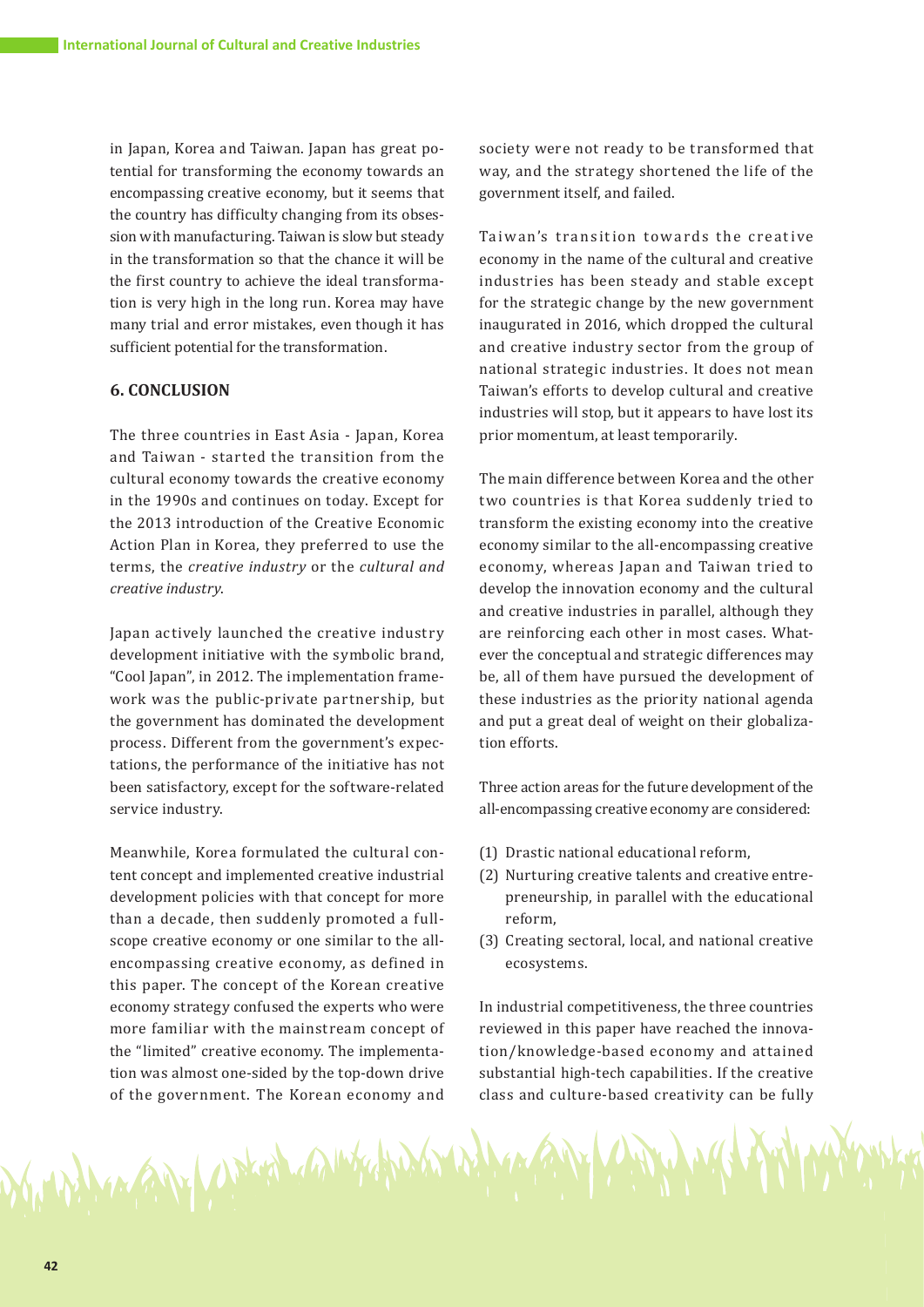combined with these, the transformation towards the all-encompassing creative economy should be relatively easy.

Drastic educational reforms for creative education are needed for all three countries. Their education systems are all based on the traditional one-sided knowledge transfer and memory system. While supply of creative talents and creative entrepreneurship is crucially dependent on education and professions these connections are not widely emphasized.

Whereas Japan and Taiwan show strength in their creative ecosystem building, Korea has been slow to evolve. Furthermore, Korea has experienced the failure of the Korean creative economy, which has discouraged new challenges. What appears to be Taiwan's recent retreat from aggressive cultural and creative industrial development at the national level may also discourage such a venture, not to say of the revival of the past strategy. However, Taiwan has a greater potential to move towards an all-encompassing creative economy from the bottom-up movement of the creative communities or local creative hubs.

# **ACKNOWLEDGMENT**

We thank the referees from this journal for instructive comments, the editorial board for helpful suggestions and our colleagues for many insightful discussions. Needless to say, all remaining shortcomings and errors are our own responsibility.

#### **REFERENCES**

- Bakalli, M. (2015). *The creative ecosystem: Facilitating the development of creative industries.* Vienna: UNIDO.
- Chen, C-W. & Huang, R. (2017, January 23). Government's 4-year plan targets economic growth at 2-3% a year. *Focus Taiwan*. Retrieved from http:// focustaiwan.tw/news/aeco/201701230021.aspx
- Harayama, Y. (2017). Science, technology and innova-

My Higher

tion policy: A Japanese perspective. 2017 STEPI International Symposium: Science, Technology and Innovation Policy for Next Generation. Seoul, Korea.

- Hearn, G., Roodhouse, S., & Blakey, J. (2007). From value chain to value creating ecology: Implications for creative industries development policy. *International Journal of Cultural Policy, 13*(4), 419-436.
- Howkins, J. (2001). The creative economy: How people make money from ideas. London: Penguin.
- IMF (2016). World Economic Outlook Data Base, April 2017. IMF. Retrieved from https://en.wikipedia. org/wiki/Lists\_of\_countries\_by\_GDP
- Jang, G-S. (2013). 한류와 아시아류 [Hallyu and Asialyu]. Seoul: Communication Books 커뮤니케이션북스 .
- KAIST (2015). 2015 KAIST global entertainment industry competitiveness report. Seoul: KAIST.
- Kakiuchi, E. & Takeuchi, K. (2014). Creative industries: Reality and potential in Japan (GRIPS Discussion Paper 14-04). National Graduate Institute for Policy Studies. Retrieved from http://www.grips. ac.jp/r-center/wp-content/uploads/14-04.pdf
- Kamio, F. & Matsubayashi, K. (2016). 地方創生 2.0 [Local revitalization 2.0]. Tokyo: Touyoukeizaishinbunsya 東洋經濟新聞社 .
- Lee, M-H. & Cha, D-W. (2013). 창조경제 [The creative economy]. Seoul: Bookconsert 북콘서트 .
- Lin, Y-D. (Ed.) (2011). 文化創意 產 業 理 論 與 實 務 [Theory and practice of the cultural and creative industry]. Taipei: Shidashuuangongsi 師大書苑有限 公司 .
- Martin Prosperity Institute. (2011). *Creativity and prosperity: The global creativity index*. Toronto: Martin Prosperity Institute.
- Ministry of Culture (MOC), R.O.C. (2013). 2013 台灣文 化創意產業發展年報 [ 2013 Taiwan Cultural and Creative Industries Annual Report]. Taipei: Ministry of Culture.
- Ministry of Culture (MOC), R.O.C. (2015). 2015 台灣文 化創意產業發展年報 [2015 Taiwan Cultural and Creative Industries Annual Report]. Taipei: Ministry of Culture.
- Ministry of Economy, Trade and Industry (METI), Japan (2012). Cool Japan strategy [PowerPoint slides]. Available at www.meti.go.jp
- Ministry of Economy, Trade and Industry (METI), Japan and Hakuhodo. (2010). 平成 21中小企業支援 調查: 生活文化產業支援のあり方に関する調查 [The research for support of small and medium-sized business: The research of ways of supporting life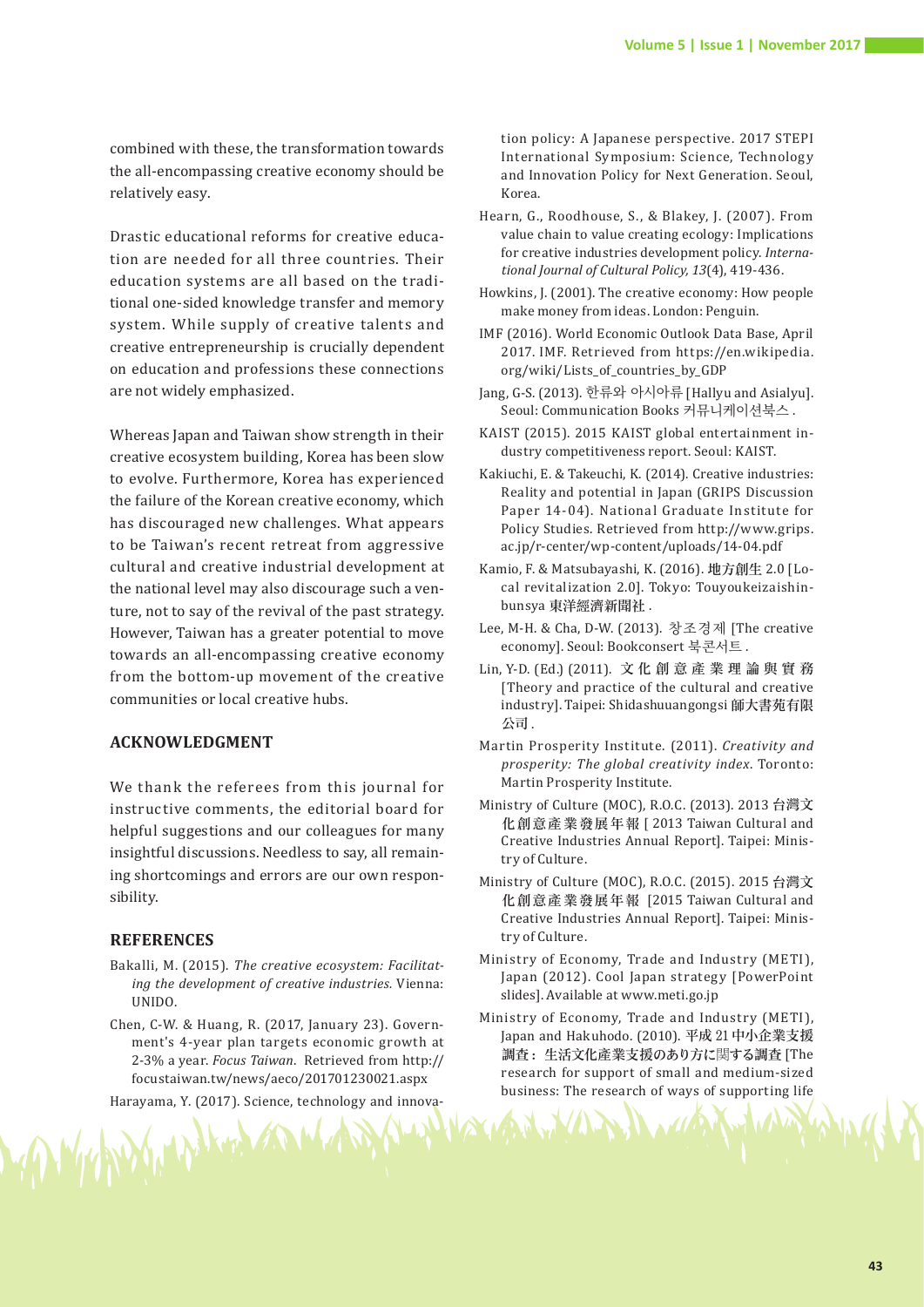and culture industries]. 東京 : 經濟產業省 .

- Ministry of Strategy and Finance (MSF), R.O.K. (2013). Creative economy action plan. Seoul: MSF.
- National Development Council (NDC), R.O.C. (2016). Taiwan's industrial strategies from IT to IoT: The Asian Silicon Valley development plan [PowerPoint slides]. Available at www. ndc.gov.tw
- O'Connor, J. & Gibson, M. (2014). *Culture, creativity, cultural economy: A review*. A Report for the Australian Council of Learned Academies. ACOLA. Available at https://www.acola.org.au/
- Pan, Y. C. & Chiu, Y. H. (2017). Formulating assessment indices and strategies for the transition to local industrial development in Taoyuan City, Taiwan. *Sustainability, 9*(3), 364. MDPI. Retrieved from http://www.mdpi.com/2071-1050/9/3/364/pdf
- Porter, M. E. (1990). *The competitive advantage of nations*. New York: Free Press.
- Potts, J. (2012). *Art & innovation:* An evolutionary economic view of the creative industries. *UNESCO E-journal, 1*(1). 1-17. Retrieved from http://www. apah.info/australia/art-innovation-an-evolutionary-economic-view-of-the-creative-industries
- PwC (2014). Global entertainment and media outlook 2014-2018 [PowerPoint slides]. PricewaterhouseCoopers. Retrieved from https://www.key4biz.it/ files/000271/00027176.pdf
- Taipei Culture Foundation-Songshan Culture & Creative Park and British Council. (2016). *Mapping Taiwan's creative hubs: Searching for Taiwan's creative context*. Retrieved from https://creativeconomy. britishcouncil.org/media/uploads/files/Taiwan\_ Creative\_Hub\_Mapping\_Report\_Final\_2016\_ B7z49nO.pdf
- Taiwan Today (2017, January 24). Top News: NDC rolls out 2017- 2020 National Development Plan. *Taiwan Today*. Available at http://taiwantoday.tw/
- UK Trade & Investment (2010). Sector report: Creative industries – Taiwan. *UK Trade & Investment Report*. Retrieved from https://slideblast. com/taiwan-creative-industries-sectorreport\_595352251723ddccfb50d478.html

UNCTAD (2008). *Creative economic report 2008*. UNCTAD.

UNCTAD (2010). *Creative economic report 2010*. UNCTAD.

UNESCO/UNDP (2013). *Creative Economic Report 2013 Special edition: Widening local development pathways.* United Nations/UNDP/UNESCO.

MANY WALES MAINT